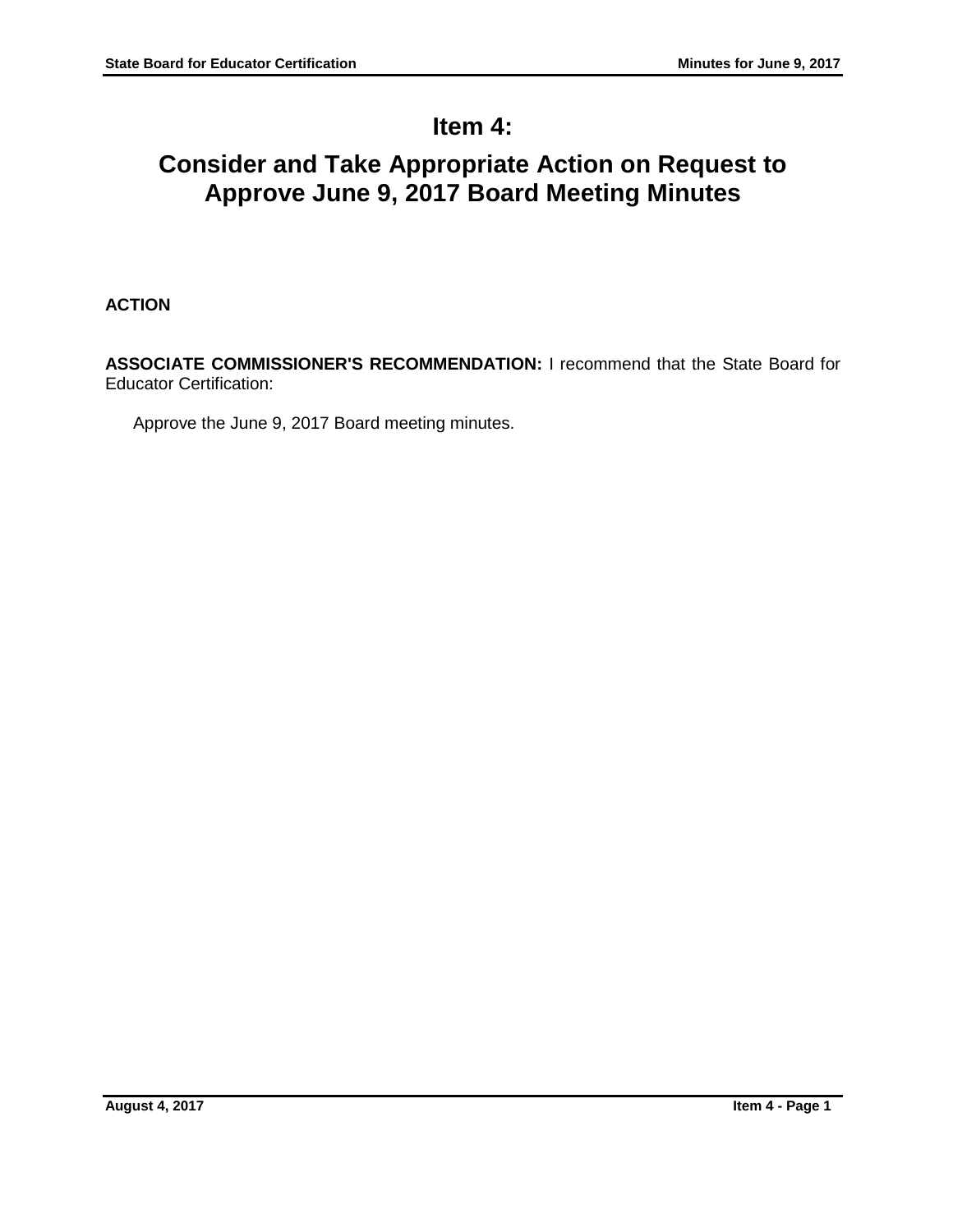# **STATE BOARD FOR EDUCATOR CERTIFICATION BOARD MEETING MINUTES JUNE 9, 2017 AT 9:00 AM**

**1701 N. CONGRESS AVE. ROOM 1-104**

**The Board will meet in open session and after determining the presence of a quorum, deliberate and possibly take formal action, including emergency action, on any of the following agenda items:**

## **1. Call to Order**

The State Board for Educator Certification (SBEC) convened its meeting at 9:05 AM on Friday, June 9, 2017, in Room 1-104 of the William B. Travis Building, 1701 N. Congress Avenue in Austin, Texas.

Present: Ms. Sandra Bridges, Ms. Rohanna Brooks-Sykes, Dr. Arturo Cavazos, Mr. Tommy Coleman, Ms. Jill Druesedow, Mr. Leon Leal, Ms. Suzanne McCall, Ms. Sandie Mullins, Dr. Laurie Turner, and Mr. Martin Winchester.

Absent: Ms. Laurie Bricker, Dr. Susan Simpson-Hull, Dr. Scott Ridley, and Mr. Carlos Villagrana.

## **2. Associate Commissioner's Comments Regarding the SBEC Agenda**

Associate Commissioner Ryan Franklin welcomed the members to the meeting and commented on the length of the agenda and staff's commitment to be as efficient as possible with the members' time. Mr. Franklin informed the Board of the technical issues that can occur with the wireless microphones when members' phones are on the desk. Mr. Franklin commended the SBEC team for the major effort in preparing for an SBEC meeting in the midst of the legislative session. Mr. Franklin thanked the individuals who the Board never gets to see who are working to keep students safe and to ensure that educators are prepared as well as possible and that their certificates are processed.

## **3. Milken Educator Award Recipient Recognition: Amber Simpson, Somerset ISD**

Ms. Lopez presented information about the Milken Foundation and the Milken Educator Awards and introduced Amber Simpson, a Master Teacher at Barrera Veterans Elementary in the Somerset Independent School District as the 2016 Milken Educator Award for Texas.

## **4. Public Comment**

None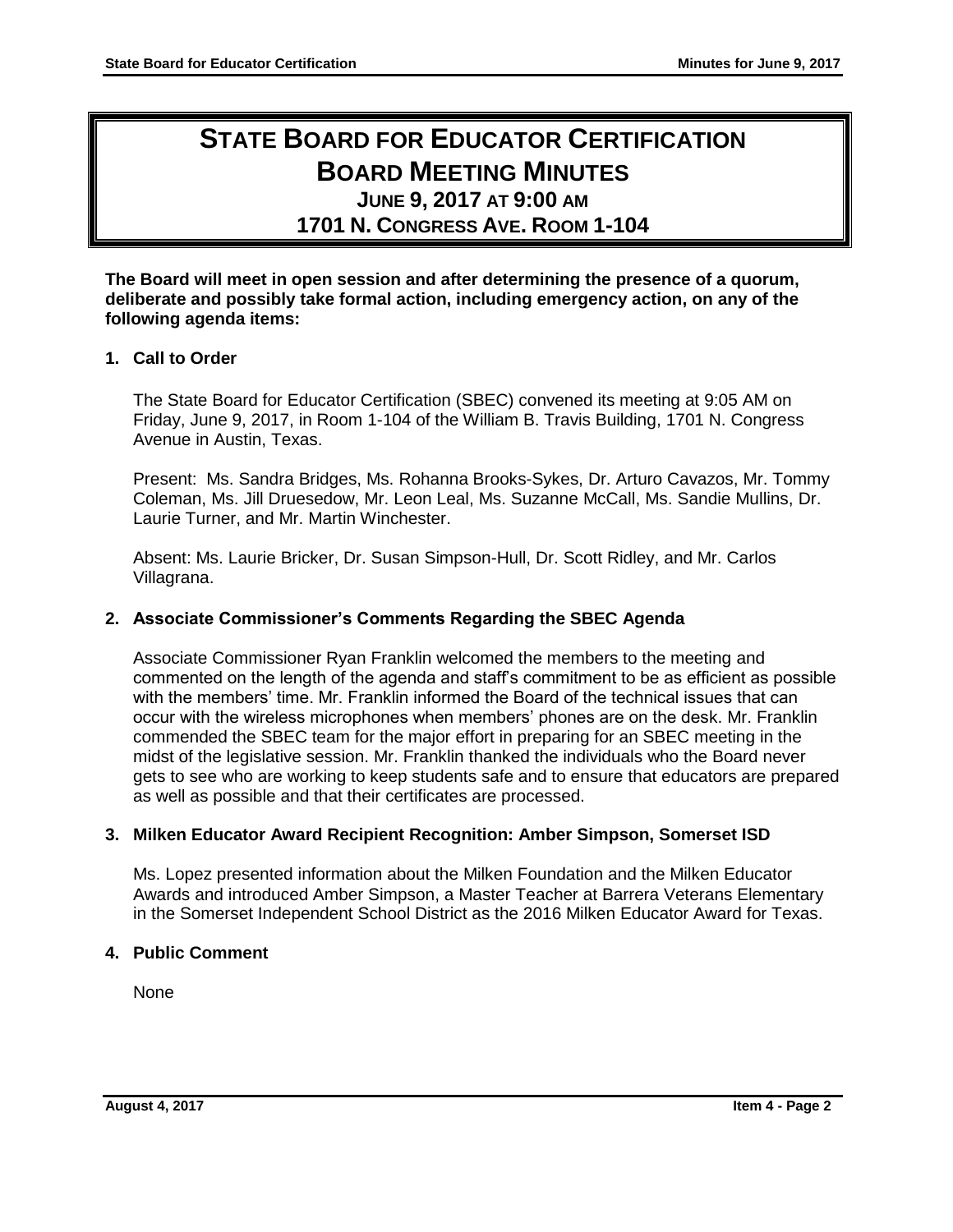## **CONSENT AGENDA**

## **5. Consider and Take Appropriate Action on Request to Approve March 3, 2017 Board Meeting Minutes**

Hearing no corrections, the March 3, 2017 Board meetings minutes were approved.

## **DISCUSSION AND ACTION**

## **6. Consider and Take Appropriate Action on Adoption of Review of 19 TAC Chapter 231, Requirements for Public School Personnel Assignments**

Ms. Cook presented this item to the Board. Ms. Cook clarified that many comments came in during the public comment period specific to an older certificate, Teacher of the DeafBlind Student, that is no longer issued by the agency. Ms. Cook also mentioned the supplemental material prepared for Item 6 to be referenced later in the discussion and yielded the floor for the two speakers providing testimony.

Ms. Cyral Miller, Texas School for the Blind and Visually Impaired, thanked the Board for taking comments on Chapter 231. Ms. Miller asked the Board to adopt the rule and retain the Teacher of the DeafBlind student on the list of certificates appropriate to serve in special education settings. Ms. Miller indicated she would be returning to the Board at a later date to request consideration of a new certificate for Teacher of the DeafBlind student. Ms. Miller noted that teachers having a background in sensory areas and the combined effects of those areas is critical to understanding and supporting the unique population of deafblind students. Ms. Miller also referenced her handout on the pilot program that places specialized teachers of deafblind students into districts across the state.

Ms. Heather Withrow, citizen, shared her excitement to support the idea of having a category for Teacher of the DeafBlind and wants to see a certification. Ms. Withrow stated we have teachers who are trained to help students who cannot see and students who cannot hear but need teachers prepared to address the combined challenges faced by this unique population of students. Ms. Withrow concluded that Texas needs a certification for Teacher of the DeafBlind student to ensure that instructors have the skilled expertise and training to provide the support that students need and deserve.

Ms. Cook indicated the Board's adoption of the review would retain the reference to Teacher of the DeafBlind student in the assignment chart. Ms. Cook stated the Board's adoption of the review would allow her to return in August with proposed revisions/amendments to Chapter 231 for the Board's consideration. Ms. Cook talked with the board about the supplemental material for Item 6, which provided an overview on Districts of Innovation and the four categories directly related to exemptions from certification requirements. Ms. Cook shared that districts often sought flexibility for career and technical education (CTE) assignments and the ability to place a teacher in assignments a grade level above or below their area of certification. The Board had no questions about the supplemental materials, so Ms. Cook explained to the Board that the majority of the changes to Chapter 231 will focus on updates to course titles for CTE assignments. Prior to the Board's vote, Ms. Sykes took a few moments to publicly thank both of the speakers for their testimony. Dr. Cavazos asked if the upcoming CTE changes were substantive changes or if we were doing clean-up. Ms. Cook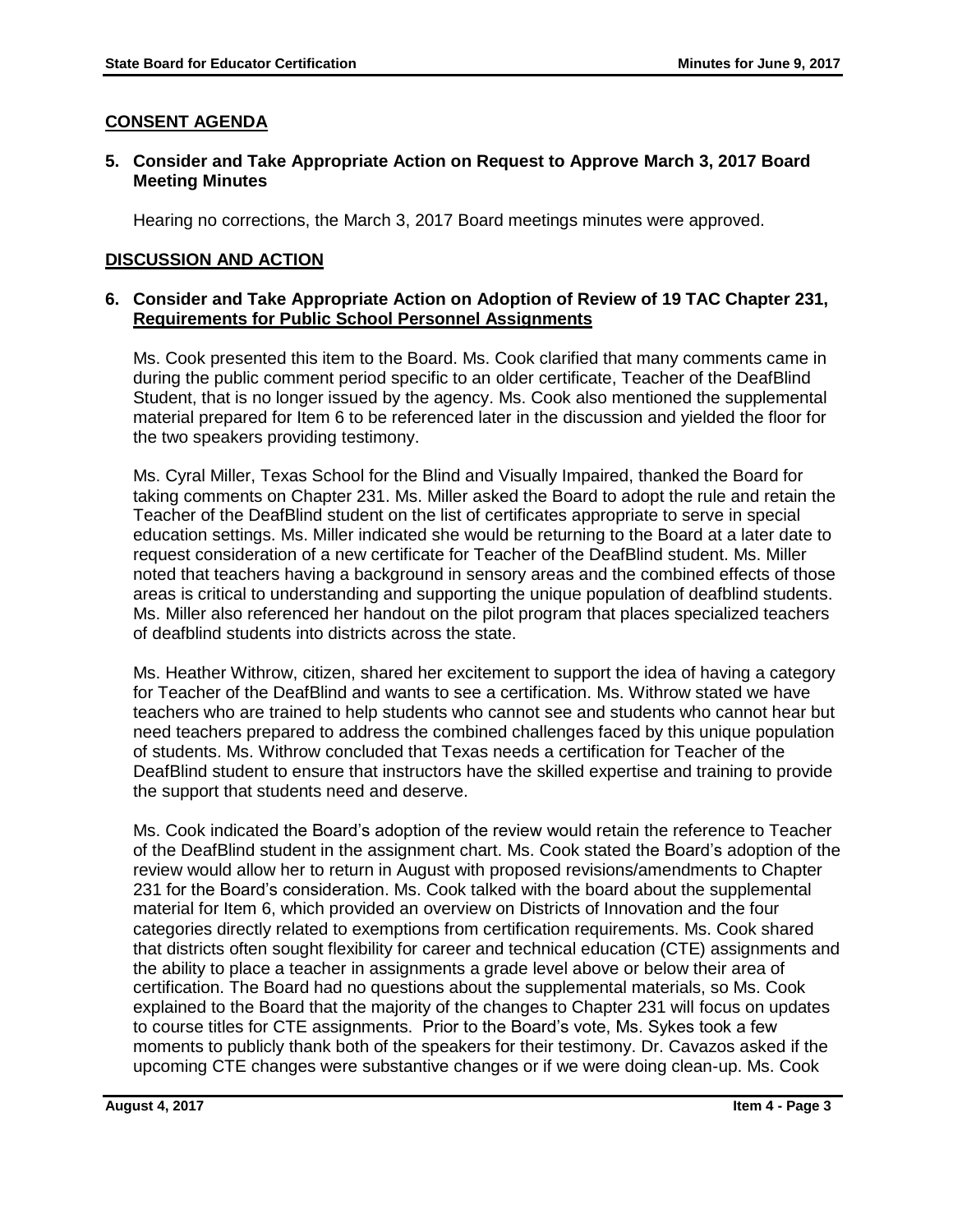explained we were doing catch-up with any SBOE-approved courses that have not been implemented into the rules and confirmed we would be doing catch-up and clean-up on course titles and/or updates to training requirements.

Public comment was provided by: Ms. Cyral Miller, Texas School for the Blind/Visually Impaired Ms. Heather Withrow, citizen

## **Motion and vote:**

*Motion was made by Dr. Cavazos to approve for adoption the proposed review of 19 TAC Chapter 231, Requirements for Public School Personnel Assignments, to be published as proposed with the Texas Register. Second was made by Ms. Brooks-Sykes, and the Board voted unanimously in favor of the motion.*

## **7. Consider and Take Appropriate Action on Adoption of Review of 19 TAC Chapter 245, Certification of Educators from Other Countries**

Ms. Cook presented this item to the Board. Ms. Cook asked for the Board's support in adopting the four-year rule review for Chapter 245. Ms. Cook explained Chapter 245 provides guidance on the process for out-of-country credentials review of candidates pursuing Texas certification. Ms. Cook also shared there were a lot of public comments submitted related to the Test of English as a Foreign Language (TOEFL) and the Visiting International Teacher (VIT) certificate. Ms. Cook shared there was an item on the agenda specific to the TOEFL requirement and mentioned demonstration of English proficiency is a requirement for three groups of certification candidates: 1) candidates seeking admission into an educator preparation program; 2) candidates participating in the VIT program; and 3) candidates pursuing the out-of-country credentials review process. Ms. Cook explained the out-ofcountry credentials review process and the required documentation submitted by certification candidates.

Mr. Leal asked about the English proficiency requirement for VIT. Ms. Cook shared that the rules for VIT do point back to the general requirements in Chapter 230 but explained the VIT rules have a requirement to demonstrate proficiency in reading, writing, speaking, and listening. Mr. Leal also asked if there is ever a situation where someone can keep extending temporary certification without having to demonstrate proficiency in English. Ms. Cook explained the VIT certificate is limited to a three-year term. Ms. Cook explained Region 13's role in supporting VIT candidates and ensuring they are aware of the out-of-country certification process if they intend to stay in Texas beyond three years and are interested in Texas certification. Ms. Mullins expressed concern about the three-year VIT certificate and wanted to know the VIT candidates delivery in academics, etc., specifically what is the comparison of VIT candidates to Texas-prepared certification candidates. Ms. Cook indicated she would gather additional information on the VIT program and update the Board in August. Dr. Turner asked how many school districts are bilingual districts utilizing the VIT candidates. Ms. Cook provided information on the districts currently participating in the VIT program. She explained the triad of support from Region 13, participating districts, and TEA to maintain a successful VIT program. Dr. Cavazos asked if Spain was the only country participating in the VIT program and also asked about the evaluation process for the VIT program and participating candidates. Ms. Cook confirmed Spain is the only participating country in the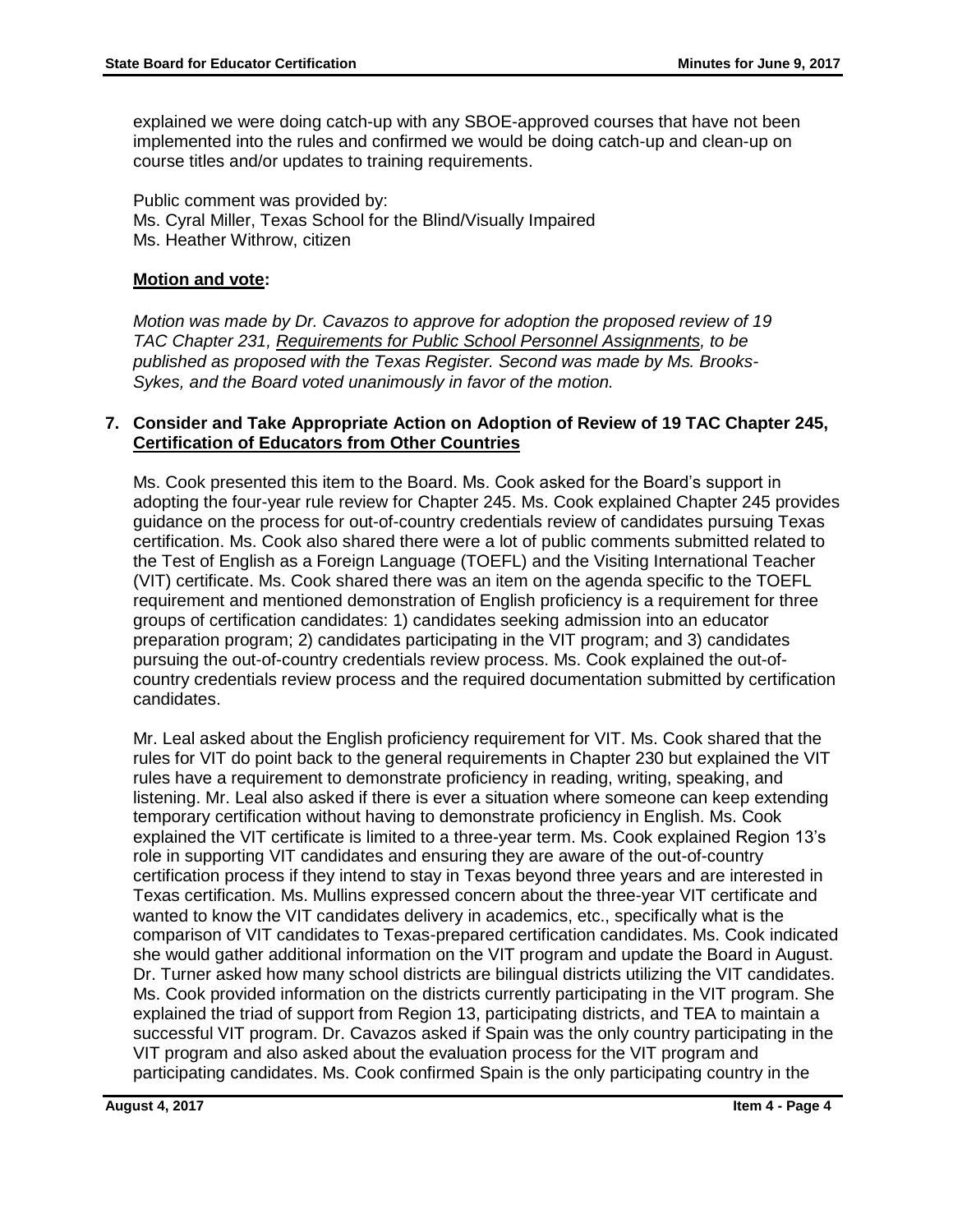VIT program and confirmed she would ensure the Board received additional information about the VIT program in August.

## **Motion and vote:**

*Motion was made by Ms. McCall to approve for adoption the proposed review of 19 TAC Chapter 245, Certification of Educators from Other Countries, to be published as proposed in the Texas Register. Second was made by Dr. Cavazos, and the Board voted unanimously in favor of the motion.*

### **8. Consider and Take Appropriate Action on Adoption of Proposed Amendment to 19 TAC Chapter 232, General Certification Provisions, Subchapter A, Certificate Renewal and Continuing Professional Education Requirements, §232.9, Inactive Status and Late Renewal**

Ms. Cook presented this item to the Board. Ms. Cook expressed appreciation for the Board's support of this proposal in March, and asked the Board to approve adoption of the proposed amendment to Chapter 232.

## **Motion and vote:**

*Motion was made by Dr. Cavazos to approve for adoption, subject to State Board of Education review, the proposed amendment to 19 TAC Chapter 232, General Certification Provisions, Subchapter A, Certificate Renewal and Continuing Professional Education Requirements, §232.9, Inactive Status and Late Renewal, with an effective date of 20 days after filing the adoption notice with the Texas Register. Second was made by Ms. Bridges, and the Board voted unanimously in favor of the motion.*

### **9. Consider and Take Appropriate Action on Proposed Amendment to 19 TAC Chapter 230, Professional Educator Preparation and Certification, Subchapter B, General Certification Requirements, §230.11, General Requirements**

Ms. McCoy and Ms. Perez presented this item to the Board. Ms. Perez reminded Board members that the TOEFL iBT replaced the Test of Spoken English (TSE) in 2006, when the Board approved a passing standard of 26 on the TOEFL iBT speaking portion only, which paralleled the previous requirement on the TSE. She further reviewed the stakeholder feedback gathered via a webinar in February 2017 that resulted in the recommendation to conduct a standard-setting study to determine the appropriate minimum scaled scores for all four sections (i.e., writing, speaking, listening, reading) of the TOEFL iBT.

Ms. McCoy presented a summary of the May 12-13, 2017 standard setting-setting meeting, including a description of the committee members, an overview of the process, and the outcome of the study. SBEC members were briefed on the committee composition, which included 16 individuals representing various educational entities, program areas, and regions of the state, including several members who were non-native English speakers and several members who had taken the TOEFL iBT. Additional detail regarding the overview and structure of the standard setting process was shared, including training, small group discussions, whole panel discussions, and two rounds of independent judgments to determine an average raw cut score, which was converted to the recommended scaled score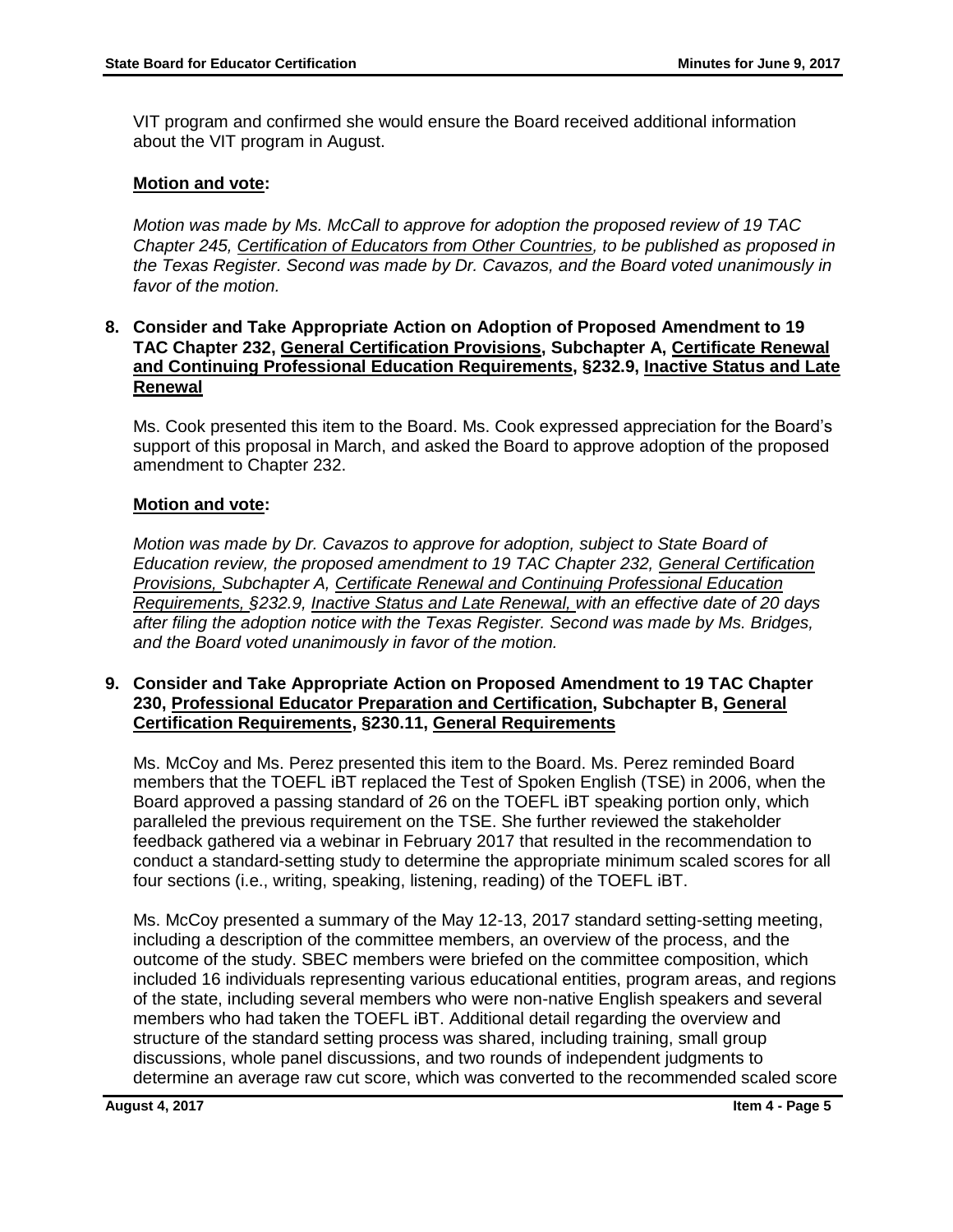equivalent for each section of the test. Ms. McCoy added that the separate test sections are not scaled against each other because each section assesses different language abilities. The committee strongly agreed or agreed that the process used was effective and unanimous in reporting that they were very comfortable with the panel's recommendations overall and for each section of the TOEFL iBT. A chart from the TOEFL iBT website showing the performance level designations for each test section was referenced and included to show how the panel recommendations corresponded to the ETS designations. Ms. McCoy reported that TEA staff supports the recommendations of the committee because the decisions for each section of the test were based on the language skills required by Texas classroom teachers, the standard-setting process was thorough, and panelists represented the diversity of Texas. The recommendations of the committee are shown below.

| <b>Test Section</b> | Number of<br>tasks/items | Raw score points<br>available | Raw cut score | Scaled cut<br>score (0-30) |
|---------------------|--------------------------|-------------------------------|---------------|----------------------------|
| Writing             | 2                        | 10                            | 6.59          | 21                         |
| Speaking            | 6                        | 24                            | 18.63         | 24                         |
| Listening           | 34                       | 34                            | 28.13         | 25                         |
| Reading             | 39                       | 45                            | 36.64         | 25                         |

Recommendations of Standard-Setting Committee

Dr. Cavazos directed questions to Ms. Cook about how TOEFL related to visiting international teacher (VIT) candidates and candidates from other countries. Ms. Cook provided guidance on how TOEFL requirements impact VIT candidates and out-of-country (OOC) certified educators. She explained that OOC certified educators are required to meet the TOEFL requirement before they may be issued a one-year certificate and that they must pass the TOEFL and the required content and pedagogy tests before being issued a standard certificate. Ms. Cook further explained that VIT candidates are assessed by Region 13 Education Service Center to ensure that candidates have the English language skills needed to be accepted in the VIT cohort, and that those who wanted to pursue standard certification would take TOEFL during either the first, second, or third year of the eligibility period of the VIT certificate to be able to qualify for a standard certificate. She also explained that candidates who received their degrees from out-of-country universities where English was not the primary language of instruction who are not already certified educators must also meet the TOEFL requirements before they are even allowed to enroll in an educator preparation program.

Dr. Cavazos thanked the agency and the committee members for their work in the standardsetting process. Dr. Cavazos expressed concern that the current rule allowed some candidates to be exempt from the TOEFL requirement if they had graduated from an out-ofcountry institution of higher education that could simply provide a letter verifying that the primary language of instruction was English. Ms. Cook confirmed that if English was the primary language of instruction at a university outside of the United States, then currently those candidates would be exempt from the TOEFL requirement. She also stated that the rule could be amended and that we would take guidance from the Board on those changes.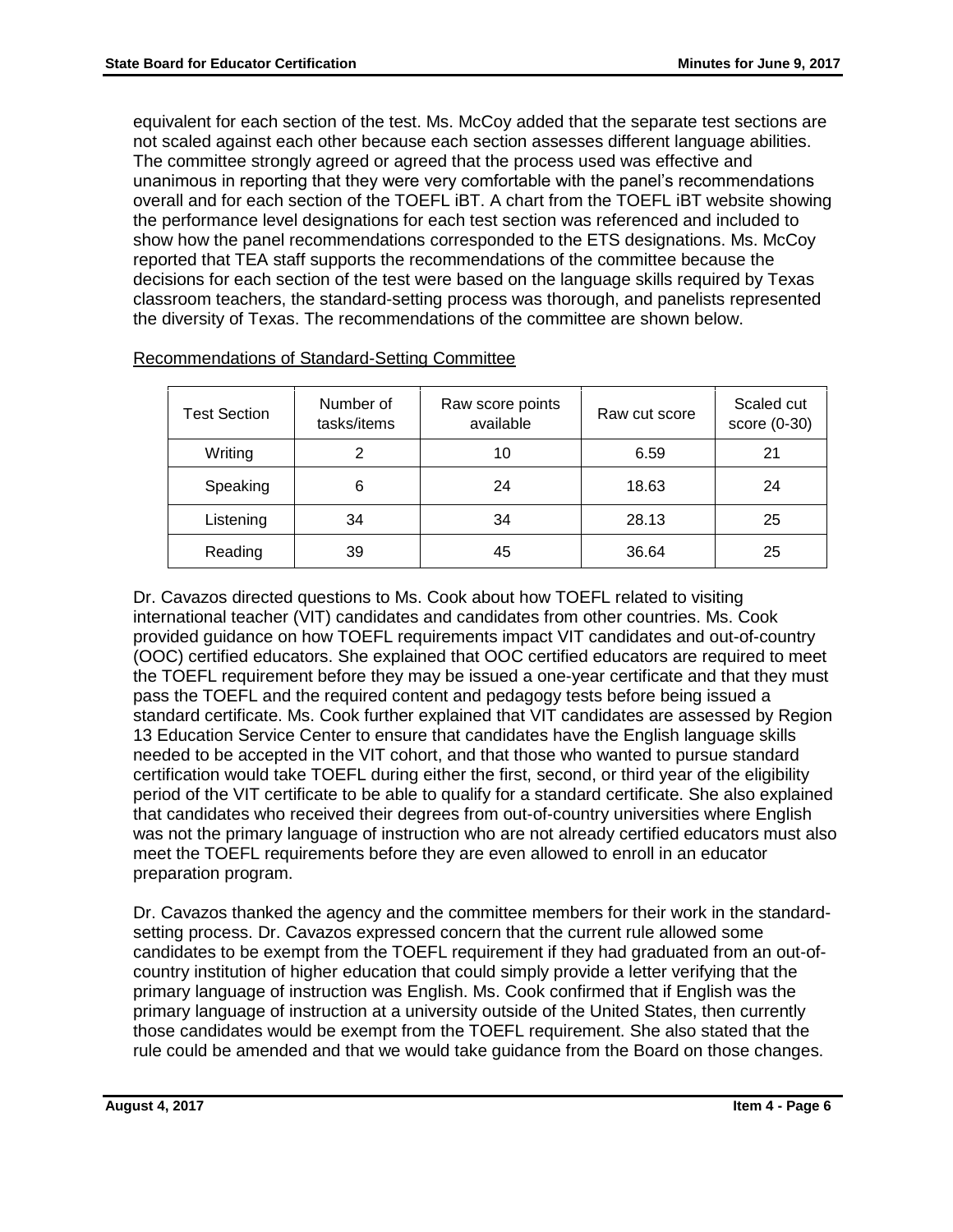Dr. Cavazos expressed support of the work of the committee and elaborated on how requiring minimum scores on all four sections of the TOEFL iBT, and not just speaking section, was a big step. He recommended that the Board consider setting the minimum scaled scores required for reading and listening at 22 and accepted the standard-setting committee's recommendations for writing at 21 and speaking at 24 as a way to roll out the new standards responsibly. Dr. Cavazos suggested that the SBEC could re-evaluate the minimum scores in the future to ensure that the scores were appropriate.

Mr. Leal sought clarification from Dr. Cavazos regarding why he was recommending lowering the listening and reading scores from 25, as recommended by the standard-setting committee, to 22. Dr. Cavazos clarified by stating that the score of 22 for listening and reading was still within the "High" ETS performance level designation but on the lower end of the 22-30 range specified by ETS and supported by his research on TOEFL requirements of Texas universities. Mr. Leal asked why the committee didn't just go with the 22 as shown on ETS chart and what the various ETS designations meant. Ms. McCoy explained that the ETS designations were not defined nor shared with the committee because they were not relevant to the committee's standard-setting process. She added that the minimum score recommendations of the standard-setting committee were based on the skill level defined by the committee that Texas teachers must possess. Ms. Perez further explained the process the committee used to define the English language skills educators needed and the scores needed to demonstrate those skills and that the process and definitions were not related to the designations shown on the ETS chart because the committee used raw scores and not scaled scores in the standard-setting process.

Mr. Leal commented that if out-of-country candidates considered themselves to be English proficient because they graduated from a foreign university where English was the primary language of instruction, then why would they have a problem with taking the TOEFL to demonstrate that English proficiency. Ms. Cook addressed how demonstrating English language proficiency had changed across the years and that past rules had allowed other options for candidates to demonstrate English proficiency but added that if the Board wanted to make TOEFL a requirement for all candidates with foreign degrees, then TEA would take that direction from the Board. Mr. Leal stated he would like to standardize requirements and not over complicate things.

Mr. Franklin sought clarification from the Board to determine if the recommendation was to require all candidates who received their degree outside of the United States to take the TOEFL. Dr. Cavazos stated he would like for the Board to consider that recommendation since currently he has heard from people expressing concern that some candidates who were not required to take the TOEFL can hardly be understood in the classroom. Dr. Cavazos asked about the verification process to substantiate that the language of instruction for an out-of-country university is determined to be primarily English. Ms. Cook stated that the rules in TAC Chapter 245 for OOC educators pointed back to what the Board was currently discussing under general requirements in Chapter 230, and that the Board could strike §230.11(b)(5)(B) and propose the change now.

Dr. Cavazos suggested proposing the change for public comment now and adjusting or adopting in August based on those public comments. Ms. Moriaty provided some legal insight related to posting the change so that the impact of the proposed rule could be known and public comments made accordingly. Mr. Leal suggested proposing the rule change now and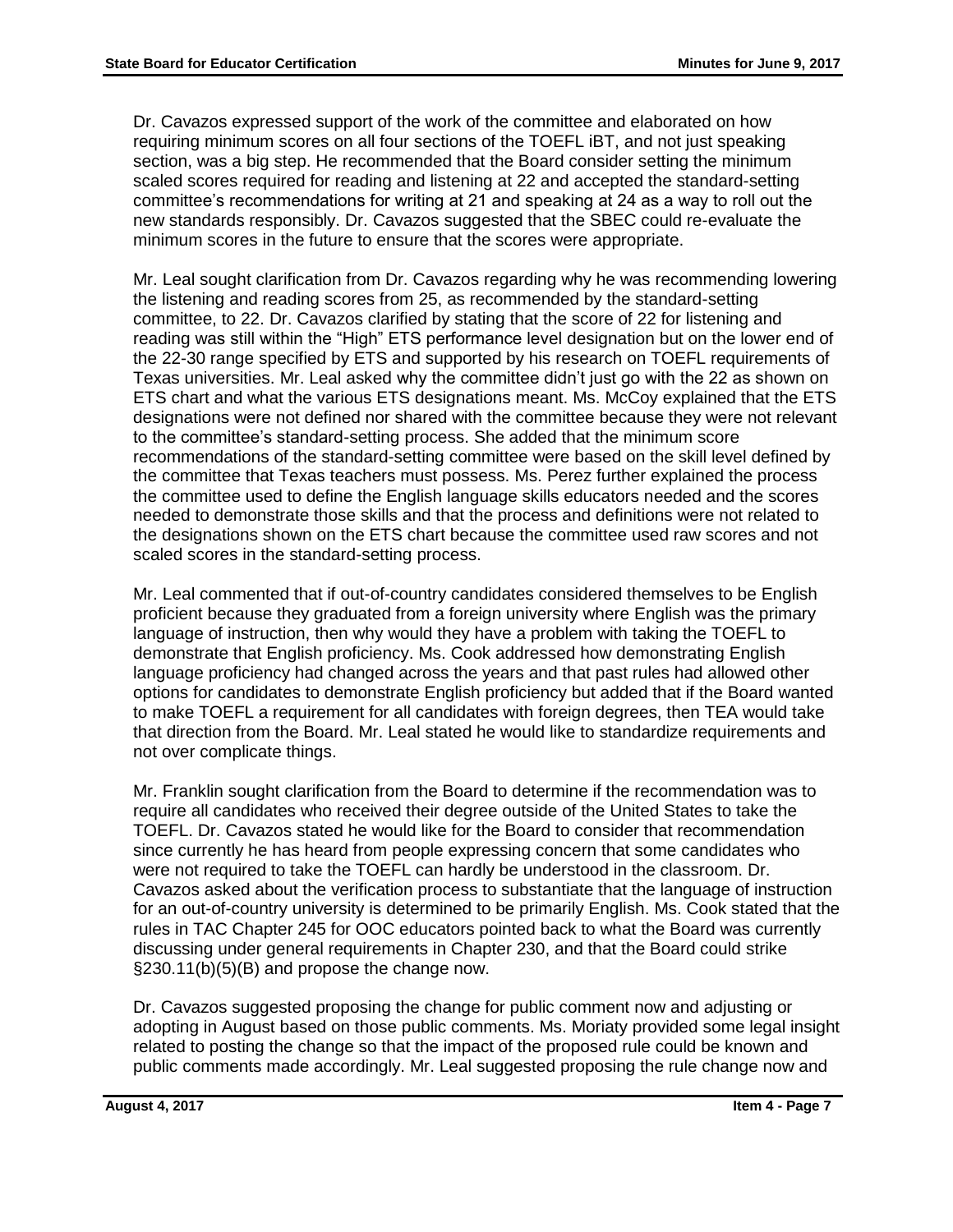if needed changing it in August based on public comments. Mr. Franklin noted that the change would also impact candidates from predominately English-speaking countries such as Canada, England, and Australia who are currently not required to take the TOEFL.

Ms. Mullins stated that we cannot have teachers in the classroom teaching our students who can't understand these teachers. She expressed concern with lowering standards and letting someone slide through and practice for several years on kids in Texas without showing English proficiency. Ms. Mullins was supportive of raising the standards and the steps needed to do so.

Dr. Cavazos reassured Ms. Mullins that he was not recommending lowering standards and believed that requiring minimum scores on all four sections of the test was a way to raise standards. He did not want to create a situation where requiring passing scores on more sections of the test would result in fewer people being eligible for certification and expressed the need to have a gradual entry point.

Dr. Peebles said that he could support the score of 22 for listening and reading as recommended by Dr. Cavazos to implement the change of requiring all four sections of the TOEFL iBT gradually. He also said that understanding the procedures used by TEA or strengthening those procedures to verify that the primary language of instruction at a foreign university was English may be another way to address this issue.

Mr. Leal added that if the test were required across the board by all applicants, then there would be no discrimination. He stated that if candidates were already proficient in English, then it wouldn't be a problem to take the exam. He also said that there is ample time for public comment to help inform the Board.

Ms. Cook provided an overview of the process used by TEA staff to verify the language of instruction and clarified that English must be the primary language of instruction at the entire university or the candidate would be required to take the TOEFL. Ms. Cook also recommended that the Board consider approving the higher scores recommended by the committee so that public comments would be in relation to those higher scores. She stated that TEA staff would take guidance and direction from the Board and that the SBEC could specify in rule the procedures that TEA would be required to take in verifying that English was the primary language of instruction.

More discussion occurred about eliminating §230.11(b)(5)(B) and possibly adding it back in August pending the public comments received. Dr. Cavazos expressed concern about not having a recommendation from the agency on eliminating this provision of the rule. Ms. Cook shared that she believed that some applicants from English-speaking countries would be offended by the change. She also stated that the provision could be strengthened and welcomed the Board's guidance and direction. The SBEC attorney concurred that the Board could amend the language in §230.11(b)(5)(B). Mr. Franklin added that this is a policy decision for the Board, and either option is workable from an agency perspective. Mr. Leal spoke in favor of eliminating §230.11(b)(5)(B) and receiving public comments to consider in making a final decision in August.

Dr. Turner questioned if the provision allowed by  $\S 230.11(b)(5)(B)$  was really creating a problem in terms of impact on student performance or if the SBEC could possibly be creating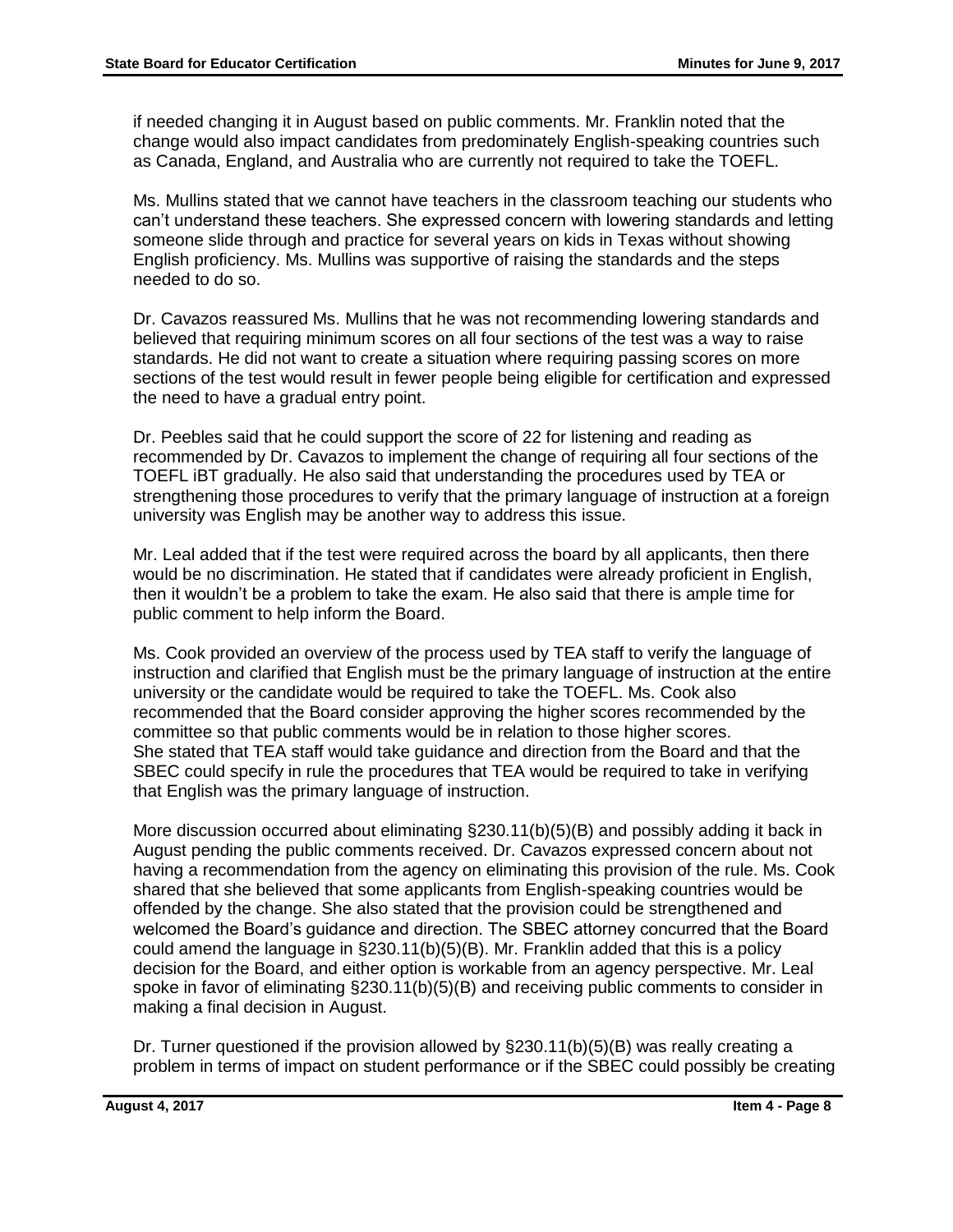a problem by eliminating it. Mr. Franklin responded that there would not be a way to get at that level of student data to make that determination, and this is really a policy decision for the Board on what the requirements should be as a bar for entry into the profession.

## **Motion and vote:**

*Motion was made by Mr. Leal to amend §230.11(b)(5) by striking out subsection (B) in its entirety. Second was made by Ms. Mullins. Motion carried with Ms. Bridges, Dr. Cavazos, Mr.*  Leal, Ms. Mullins, and Ms. Brooks-Sykes voting in favor, and Mr. Coleman, Ms. McCall, and *Dr. Turner voting against.* 

*A second Motion was made by Dr. Cavazos to substitute for §230.11(b)(5)(C) the following: (C): verification of minimum scaled scores on the Test of English as a Foreign Language internet-Based Test (TOEFL-iBT) of 24 for speaking, 22 for listening, 22 for reading, and 21 for writing. Second was made by Ms. McCall. Motion carried with Ms. Bridges, Ms. Brooks-Sykes, Dr. Cavazos, Mr. Coleman, Mr. Leal, Ms. McCall, and Dr. Turner voting in favor, and Ms. Mullins voting against.*

## **10. Discussion of Educator Certification Structure Redesign Framework and Approval of Classroom Teacher Standards Advisory Committee**

Ms. Cook presented this item to the Board. Ms. Cook mentioned the supplemental materials for Item 10 to be utilized later in the discussion. Ms. Cook reminded the Board of the lengthy conversation about early childhood at the March meeting, and thanked the Board for being supportive of giving staff the opportunity to take a step back and look at the entire concept of a certificate structure redesign. Staff and stakeholders discussed everything from grade levels for certification, types of assessment, and also explored what the landscape and the future of certification and preparation and testing can look like for several years. Ms. Cook emphasized this item is a discussion in the aspect of where we are laying a path, or to use Dr. Cavazos' language where the journey begins. Ms. Cook provided a brief overview of the attachments included in the item and shared information about the staff's meeting with a stakeholder group on April 28 where several questions were posed about the certificate structure, grade levels, and assignment flexibility. Ms. Cook referred to Attachment II for a summary of that conversation and stakeholder feedback. Ms. Cook also mentioned the staff was afforded another opportunity to connect with outstanding policy fellows and gained feedback specific to the Early Childhood to Grade 3, the importance of narrowing grade bands, and the uniqueness and importance of this certification and why it is good for kids. Ms. Cook shared that legislation specific to the creation of an early childhood certificate, prekindergarten through grade three, and that is helpful so we can now move ahead with the business of developing strong standards to support preparation and certification.

Ms. Cook assured the Board there has been and continues to be a significant amount of thought related to this work, the potential impact of change, and the excitement and opportunity to do things that will positively impact certification, testing, and preparation. Ms. Cook mentioned the supplemental materials for item 10 and asked Mr. Winchester to provide an overview of the proposed committee list for the standards development process. Mr. Winchester thanked the Board for their nominations. He explained we looked for a diverse committee of practicing teachers with a demonstrated track record of success, grade level representation, content expertise, range of experience, and the freshness of becoming a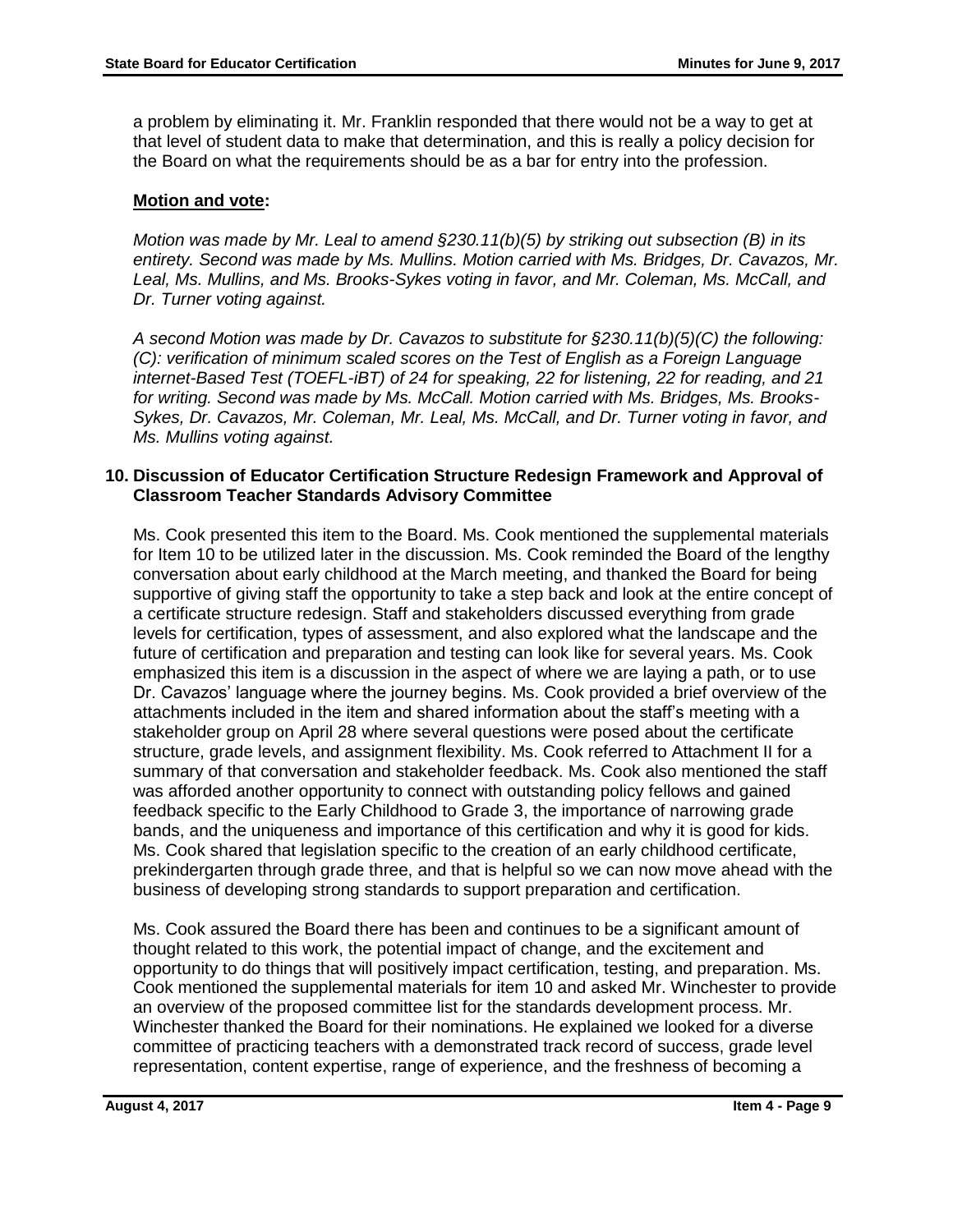beginning teacher that always provides added insight to the process. Mr. Winchester shared his excitement about the proposed committee and the numerous tasks ahead, and explained the list of participants is large because there will be individual and group sessions to complete this important work. Mr. Winchester explained there are webinars and in-person meetings scheduled for June and July.

Ms. Cook asked for the Board's approval of the committee. Dr. Cavazos asked if we needed flexibility with alternate slots to be filled as staff sees fit. Mr. Winchester confirmed staff's appreciation of the Board's support with such flexibility. Ms. McCall stated she liked the timeline and asked a question about the pedagogy and professional responsibilities (PPR) tests. Ms. Cook explained the current process for certification requires all candidates to take the PPR EC-12 and the grade-level specific content test for their area of certification. Ms. McCall also asked about possible replacement of the grades 4-8 certificate. Ms. Cook explained staff discussed current use and feasibility of the 4-8 certificate with stakeholders and assured the Board that prior to eliminating any certificate, staff would look at certificates being issued, classroom assignments and the need for those certificates, and the potential opportunities for and impact of changes to certification.

The Classroom Teacher Standards Advisory Committee presented to the SBEC:

| <b>Name</b>             | <b>Title</b>                               | <b>District/Organization</b>             | <b>Region</b> |
|-------------------------|--------------------------------------------|------------------------------------------|---------------|
| Alexander, Joseph       | Principal                                  | Waco ISD                                 | $12 \,$       |
| Ashley, Allison         | Teacher                                    | <b>Austin ISD</b>                        | 13            |
| Bradshaw, Annah         | Teacher                                    | Northwest ISD                            | 11            |
| Brown, Amanda           | Teacher                                    | <b>Austin ISD</b>                        | 13            |
| Brown, David            | Prof. of Early Childhood<br>Education      | <b>Texas A&amp;M University-Commerce</b> | 10            |
| Church-Lang,<br>Jessica | Asst. Prof. of Psychology                  | The University of Texas at Austin        | 13            |
| Cockrum, Chelsea        | Teacher                                    | <b>Grand Prairie ISD</b>                 | 10            |
| Cogburn, Robin          | Teacher                                    | Judson                                   | 20            |
| Cole, Shannon           | Principal                                  | <b>Grapevine Colleyville ISD</b>         | 11            |
| Edwards, Ceri           | Teacher                                    | Schertz-Cibolo-Universal City ISD        | 20            |
| Garza, Julie            | Teacher                                    | Edinburg CISD                            | 1             |
| Hamman, Doug            | <b>Faculty and Administrator</b>           | <b>Texas Tech University</b>             | 18            |
| Hill, Holly Baker       | Implementation Specialist K-<br>5 Literacy | San Antonio ISD                          | 20            |
| Holcomb, Tameka         | Teacher                                    | Alvin ISD                                | 4             |

#### **Grades EC – 3: Subcommittee**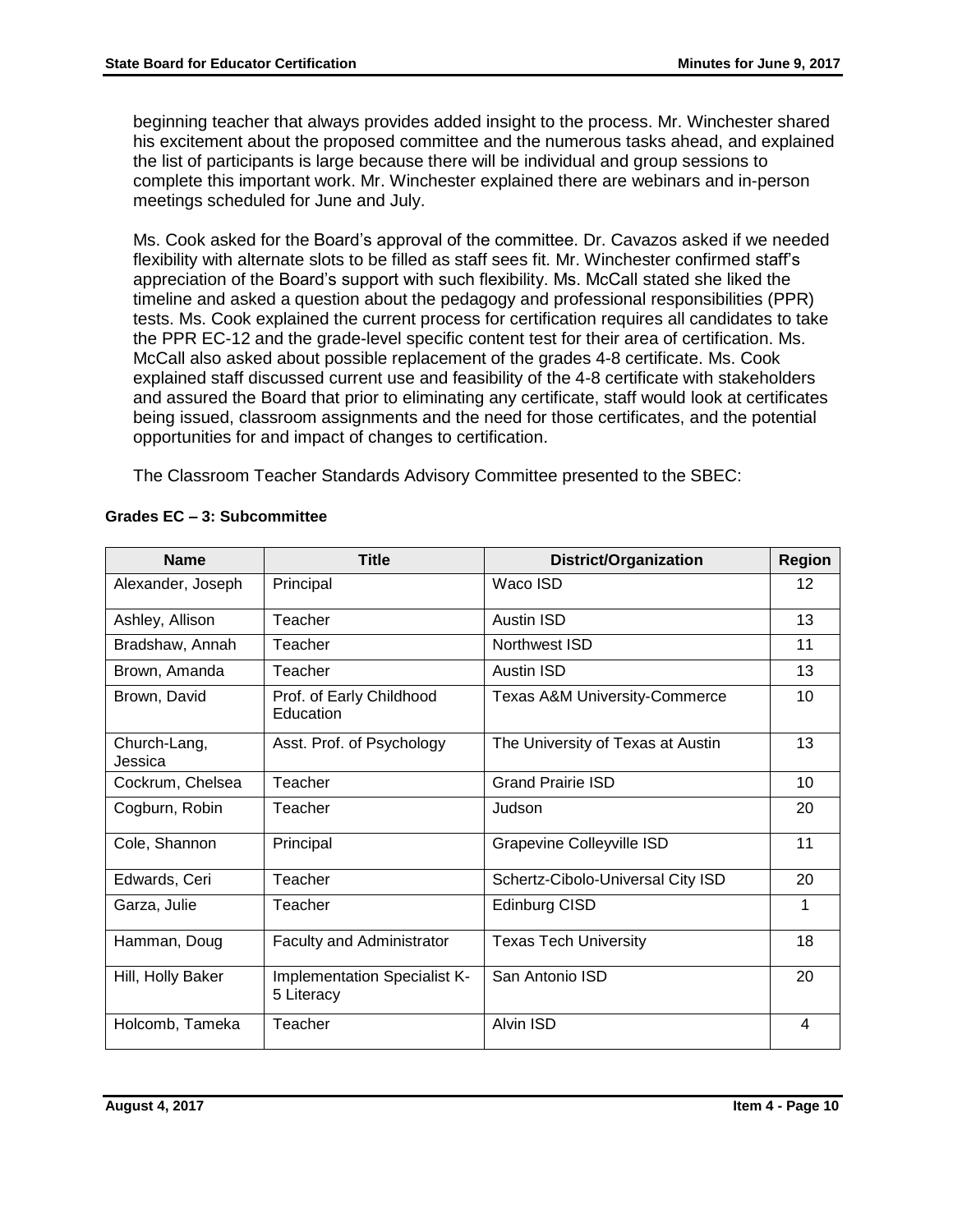| <b>Name</b>       | <b>Title</b>                           | <b>District/Organization</b>                          | <b>Region</b> |
|-------------------|----------------------------------------|-------------------------------------------------------|---------------|
| Kofron, Kim       | Senior Program Director                | TX Association for the Education of<br>Young Children | 13            |
| Miller, Sherry    | Teacher                                | Kileen ISD                                            | 12            |
| Montoya, Maria    | Teacher                                | Dallas ISD                                            | 10            |
| Oliver, Tiffanye  | <b>PK Coordinator</b>                  | Hillsboro ISD                                         | 12            |
| Reed, Beverly     | Senior Manager Provider<br>Engagements | <b>Collaborative for Children</b>                     | 4             |
| Rodriguez, Jose   | Teacher                                | Leander ISD                                           | 13            |
| Summerville, Cody | Teacher                                | Pflugerville ISD                                      | 13            |
| Uptain, Wendy     | Manager of Advocacy                    | The Commit Partnership                                | 10            |
| Valdez, Selena    | Teacher                                | North East ISD                                        | 20            |
| White, Monica     | Teacher                                | San Antonio ISD                                       | 20            |
| White, Rhoda      | Superintendent                         | Clifton ISD                                           | 12            |
| Woerner, Kimberly | Teacher                                | Medina Valley                                         | 20            |

#### **Grades 4 – 8: Subcommittee**

| <b>Name</b>          | <b>Title</b>                       | <b>District/Organization</b>                               | <b>Region</b> |
|----------------------|------------------------------------|------------------------------------------------------------|---------------|
| Braswell, Marci      | Principal                          | Ricardo ISD                                                | 2             |
| Bujan, Shelby Ottley | Teacher                            | <b>Austin ISD</b>                                          | 13            |
| Eggleston, Jannie    | Teacher                            | Klein ISD                                                  | 4             |
| Garcia, Nick         | Senior Managing<br><b>Director</b> | <b>Teach for America</b>                                   | 20            |
| James, Julia         | Teacher                            | Spring ISD                                                 | 4,            |
| Lofters, Andrew      | Program Director                   | <b>Texas Higher Education Coordinating</b><br><b>Board</b> | 13            |
| McMahon, Lorie       | Teacher                            | Panther Creek ISD                                          | 15            |
| Muniz, Jacqueline    | Teacher                            | South Texas ISD                                            | 1             |
| Oeser, Kelvey        | Partner                            | The New Teacher Project                                    | 13            |
| Perez, Sarah         | Teacher                            | San Antonio ISD                                            | 20            |
| Phillips, Stephanie  | Teacher                            | Frenship ISD                                               | 17            |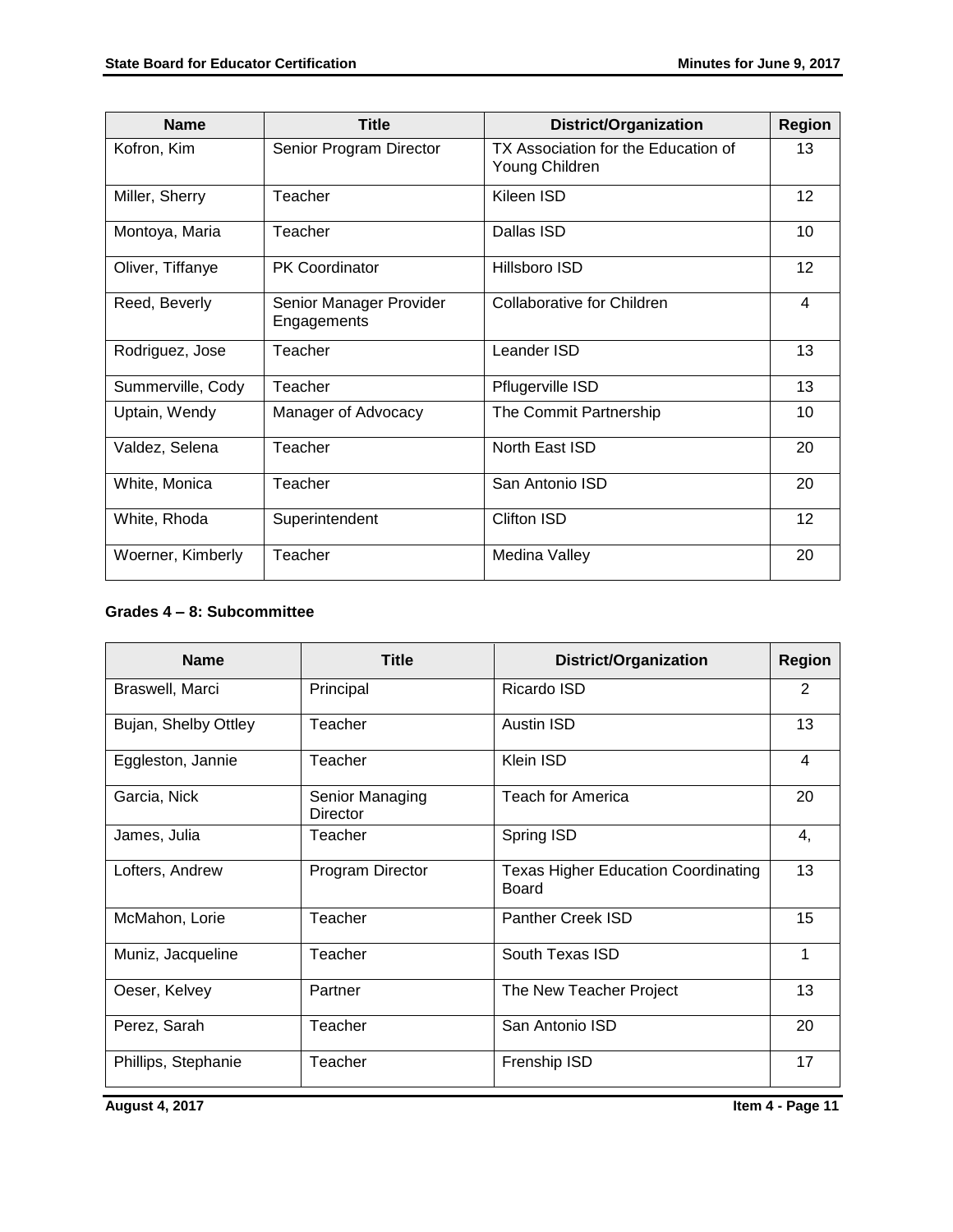| <b>Name</b>              | <b>Title</b>                            | <b>District/Organization</b>                 | <b>Region</b> |
|--------------------------|-----------------------------------------|----------------------------------------------|---------------|
| Pierce, Dennis           | <b>CTE Coordinator</b>                  | Klein ISD                                    | 4             |
| Pirtle, Elizabeth        | Teacher                                 | North East ISD                               | 20            |
| Rodriguez-Tovar, Rodrigo | Teacher                                 | <b>Austin ISD</b>                            | 13            |
| Segura, Jennifer Belchi  | Teacher                                 | Dallas ISD                                   | 10            |
| Siemonsma, Alayna        | Teacher                                 | Conroe                                       | 6             |
| Steeber, Robert          | Chief of Human Capital                  | <b>Grand Prairie ISD</b>                     | 10            |
| Stoebe, Stephanie        | Teacher                                 | Round Rock ISD                               | 13            |
| Telese, James            | <b>Prof of Mathematics</b><br>Education | The University of Texas Rio Grande<br>Valley | 1             |
| Vincent, Rhonda          | Dir. of Educational<br>Training         | Momentous Institute                          | 10            |
| Wahlert, Melodie         | <b>Educational Consultant</b>           | ESC Region 11                                | 11            |
| Walker, Kelley Sue       | Teacher                                 | Grapevine Colleyville ISD                    | 11            |

#### **Grades 7 – 12: Subcommittee**

| <b>Name</b>       | <b>Title</b>              | <b>District/Organization</b>          | <b>Region</b>  |
|-------------------|---------------------------|---------------------------------------|----------------|
| Alfaro, Frank     | Asst. Superintendent      | Alamo Heights ISD                     | 20             |
| Anderson, Lauren  | Teacher                   | <b>Bloomburg ISD</b>                  | 8              |
| Burke, Angela     | Teacher                   | Dallas ISD                            | 10             |
| Conlon, Jessica   | Partner                   | The New Teacher Project               | 13             |
| Cunningham, Garry | Teacher                   | Wichita Falls ISD                     | 9              |
| Dale Jensen       | Teacher                   | <b>Clear Creek ISD</b>                | $\overline{4}$ |
| Davis, Aicha      | Teacher                   | DeSoto ISD                            | 10             |
| Fleenor, Elmer    | Teacher                   | Taft ISD                              | $\overline{2}$ |
| Fraser, Chris     | Senior Dean               | Relay Graduate School of<br>Education | 4              |
| Gonzales Jr, Jose | Teacher                   | Levlland ISD                          | 5              |
| Ham, Lisa         | Dir of Instructional Tech | <b>Highland Park ISD</b>              | 10             |
| Hill, Dorris      | Teacher                   | <b>Grand Prairie ISD</b>              | 10             |

**August 4, 2017** Item 4 - Page 12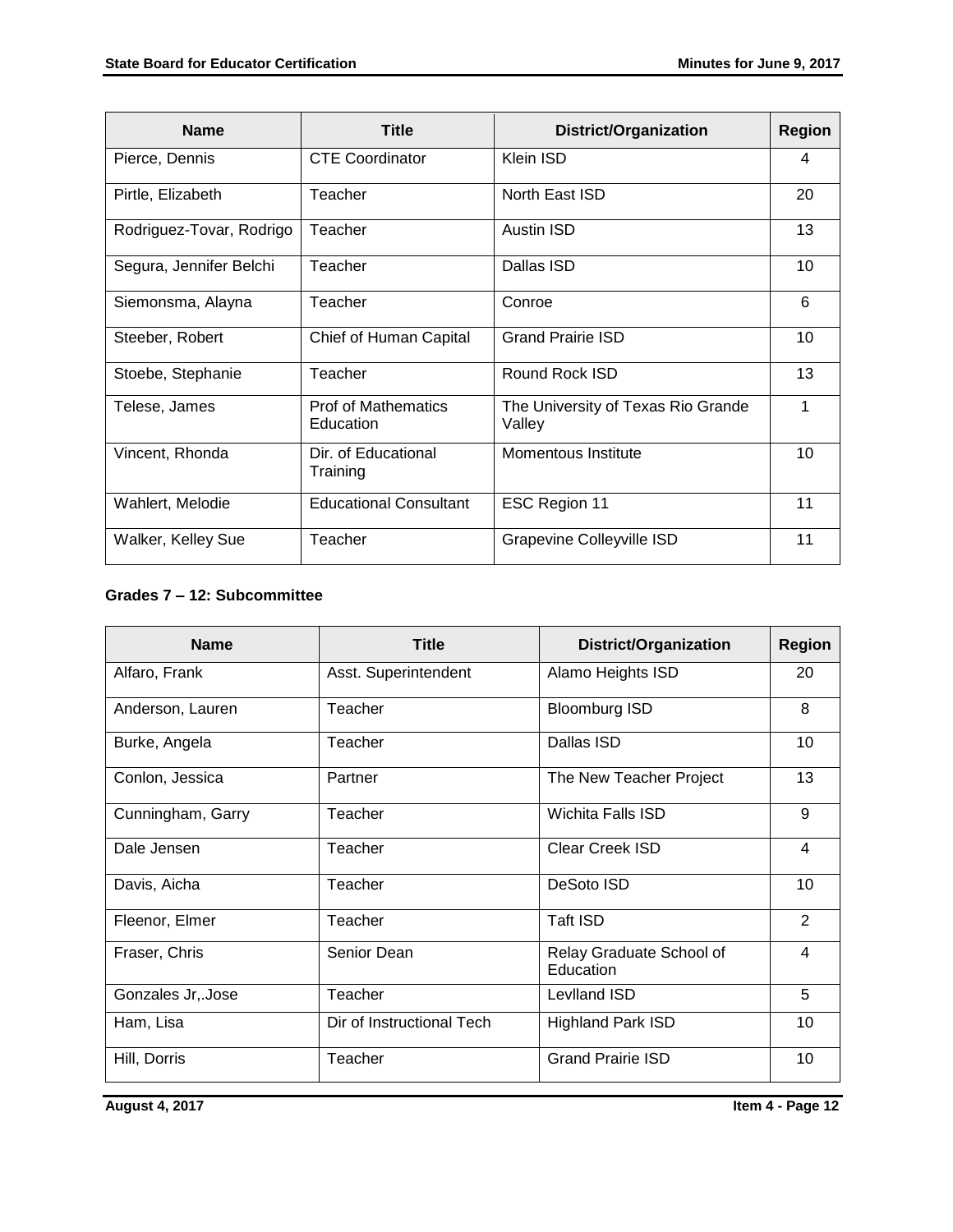| <b>Name</b>               | <b>Title</b>                            | District/Organization         | <b>Region</b>           |
|---------------------------|-----------------------------------------|-------------------------------|-------------------------|
| Howard, Carrie            | Teacher                                 | Petersburg ISD                | 17                      |
| Hunt, Teresa              | Teacher                                 | Seymour ISD                   | 9                       |
| Kovacic, Kelly            | Sr. Dir of Educator Initiatives         | The Commit Partnership        | 10                      |
| Macha, Sarah              | Teacher                                 | New Caney ISD                 | 6                       |
| Maphies, Alicia           | Principal                               | <b>Frisco ISD</b>             | 10                      |
| Mata, Magdalena           | Teacher                                 | Alamo Heights ISD             | 20                      |
| McMahan, Angela           | Teacher                                 | Gregory - Portland ISD        | $\overline{2}$          |
| Nelson-Archer, Michelle   | Teacher                                 | Fort-Bend ISD                 | 4                       |
| Skidmore, Susana Troncoso | Assoc Prof of Educational<br>Leadership | Sam Houston State Univ.       | 6                       |
| Wert, Linda               | Career and Tech Ed Prog<br>Coordinator  | Klein ISD                     | $\overline{\mathbf{4}}$ |
| West, Sandra              | Assoc. Professor of Biology             | <b>Texas State University</b> | 13                      |
| White, Ashley             | Campus Instructional Coach              | Grapevine Colleyville ISD     | 11                      |

## **Motion and vote:**

*Motion was made by Mr. Coleman to approve the Classroom Teacher Standards Advisory Committee. Second was made by Ms. Brooks-Sykes, and the Board voted unanimously in favor of the motion.*

## **11. Consider and Take Action on Clinical Teaching Exception Request**

Dr. Miller presented this item to provide the Board with an opportunity to approve a clinical teaching exception request from the University of Texas at Austin's UTeach Natural Sciences program.

Public comment was provided by: Dr. Jan Marshall, UTeach Dr. Larry Abraham, UTeach

The Board did not have any questions for the speakers. Dr. Miller mentioned that staff had reviewed the application and was recommending the Board approve the request with conditions. The conditions were related to the program outcomes that the Board would review each year and the methods the program would use to compare itself to other programs to ensure a quality program. Dr. Miller mentioned that these outcomes and methods would be used with other programs that apply for requests. Dr. Miller also mentioned that the deadline for any additional requests for the 2017-2018 school year is June 14. The Board did not have any questions for Dr. Miller.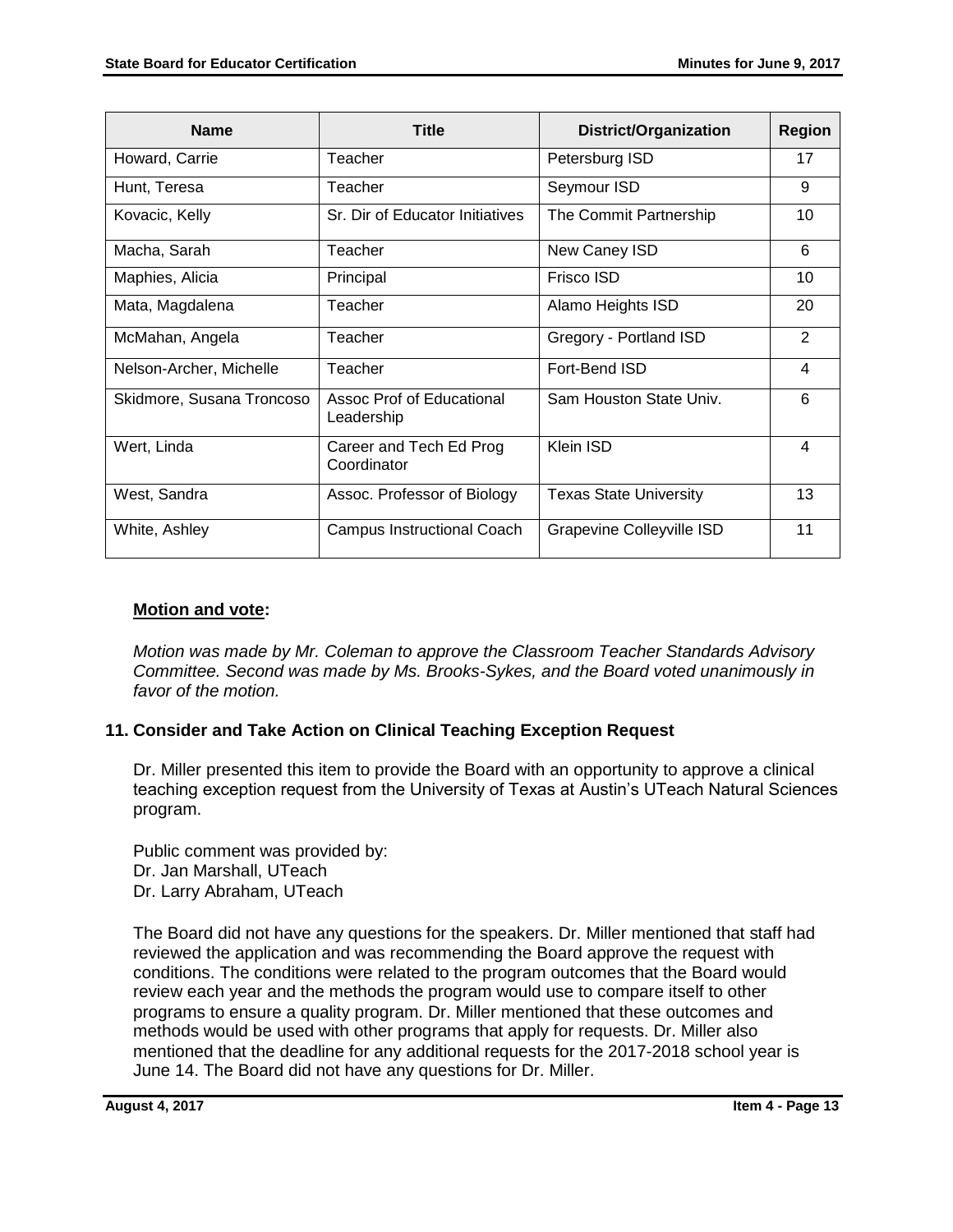#### **Motion and vote:**

*Motion was made by Dr. Cavazos to approve the recommendation for the clinical teaching exception request with conditions as presented. Second was made by Ms. Bridges, and the Board voted unanimously in favor of the motion.*

*Ms. Brooks-Sykes was not present for vote.* 

#### **DISCIPLINARY CASES**

#### **12. Pending or Contemplated Litigation, including Disciplinary Cases**

#### **A. Defaults**

#### **No Answer Defaults**

1. In the Matter of Sara Barnes; Action to be taken: Consideration of Issuance of Default **Judgment** 

Staff recommendation: 1 year suspension

2. In the Matter of Radhika Bhavani; Action to be taken: Consideration of Issuance of Default Judgment

Staff recommendation: 1 year suspension

3. In the Matter of Amanda Bledsoe; Action to be taken: Consideration of Issuance of Default Judgment

Staff recommendation: 1 year suspension

4. In the Matter of Joseph Ransom Gauthier; Action to be taken: Consideration of Issuance of Default Judgment

Staff recommendation: 1 year suspension

5. In the Matter of Kingslea Christine Hale; Action to be taken: Consideration of Issuance of Default Judgment

Staff recommendation: 1 year suspension

6. In the Matter of David Joseph Hoeksema; Action to be taken: Consideration of Issuance of Default Judgment

Staff recommendation: 1 year suspension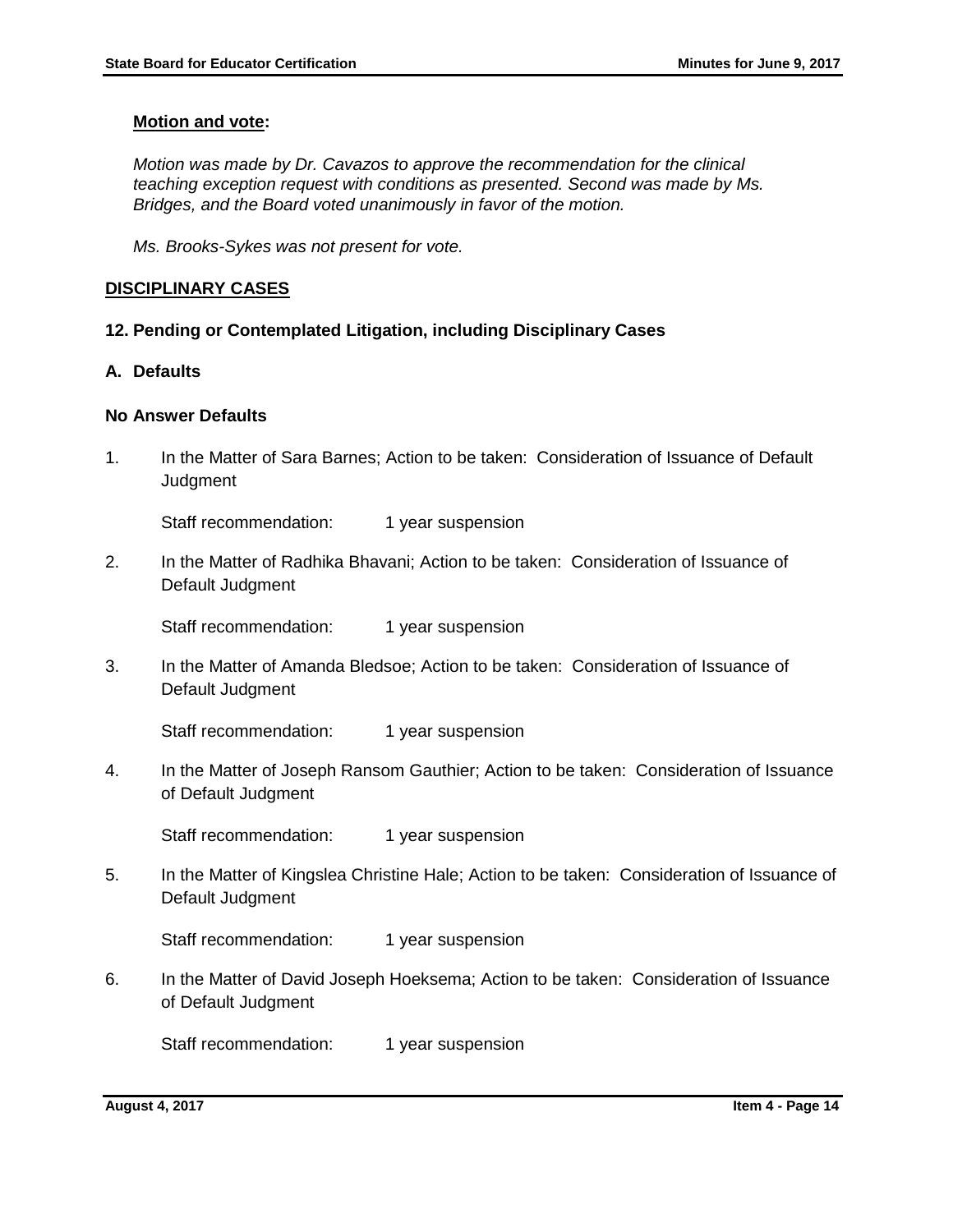7. In the Matter of Jerome Key; Action to be taken: Consideration of Issuance of Default **Judgment** 

8. In the Matter of Pauline Miles; Action to be taken: Consideration of Issuance of Default **Judgment** 

Staff recommendation: 1 year suspension

9. In the Matter of Jeremy Miller; Action to be taken: Consideration of Issuance of Default **Judgment** 

Staff recommendation: 1 year suspension

10. In the Matter of Wade Nakura; Action to be taken: Consideration of Issuance of Default **Judgment** 

Staff recommendation: 1 year suspension

11. In the Matter of Stephanie Phillips; Action to be taken: Consideration of Issuance of Default Judgment

Staff recommendation: 1 year suspension

12. In the Matter of Zachary Truette; Action to be taken: Consideration of Issuance of Default Judgment

Staff recommendation: 1 year suspension

13. In the Matter of Charles Vanderbilt; Action to be taken: Consideration of Issuance of Default Judgment

Staff recommendation: 1 year suspension

14. In the Matter of Cody Wallace; Action to be taken: Consideration of Issuance of Default **Judgment** 

Staff recommendation: 1 year suspension

16. In the Matter of Alberto Ocegueda; Action to be taken: Consideration of Issuance of Default Judgment

Staff recommendation: Permanent Revocation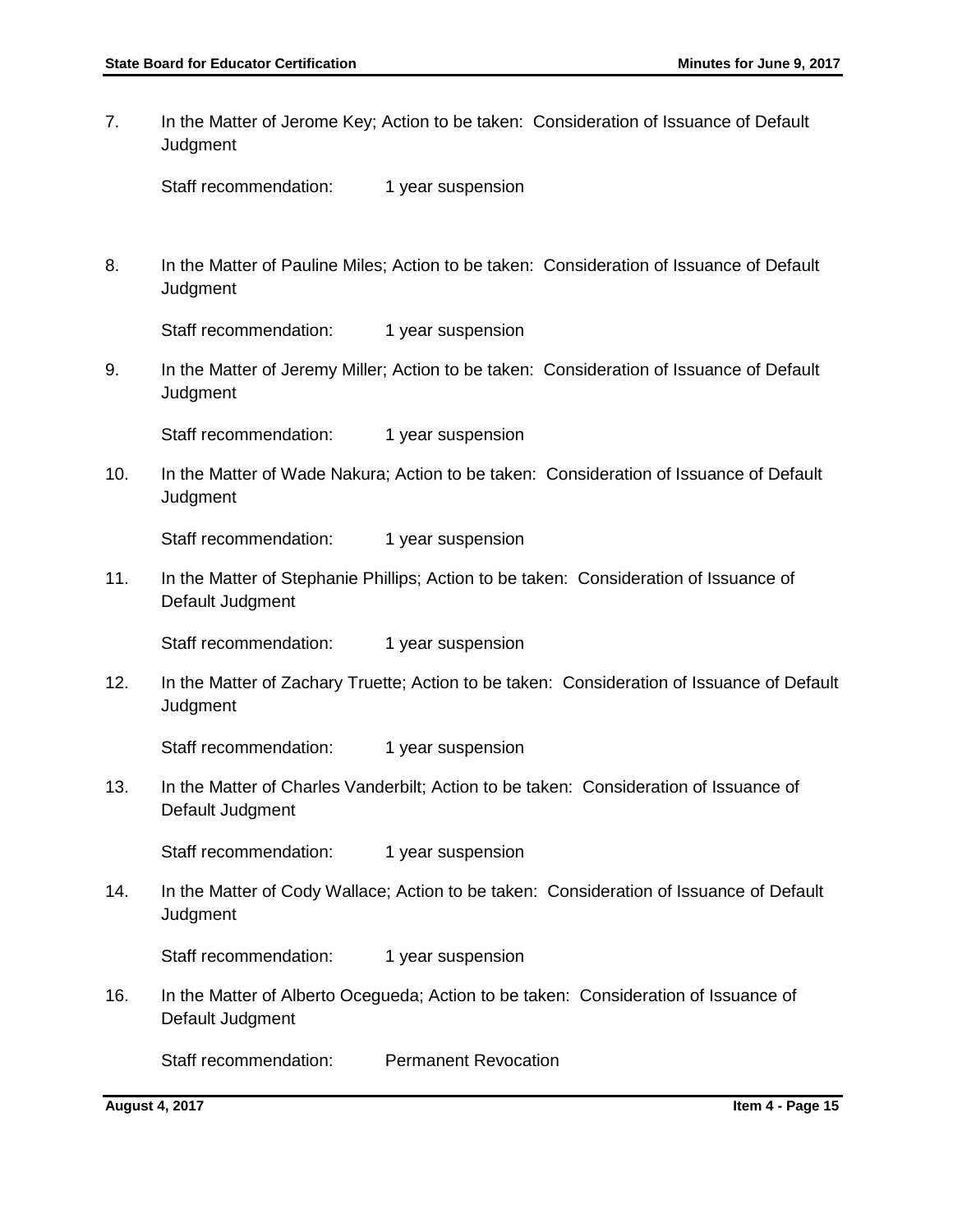17. In the Matter of Stephen Pinkney; Action to be taken: Consideration of Issuance of Default Judgment

Staff recommendation: Permanent Revocation

18. In the Matter of Megan Shed; Action to be taken: Consideration of Issuance of Default **Judgment** 

Staff recommendation: Permanent Revocation

19. In the Matter of Dejon E. Taylor; Action to be taken: Consideration of Issuance of Default Judgment

Staff recommendation: Permanent Revocation

20. In the Matter of Lindsey L. Thomas; Action to be taken: Consideration of Issuance of Default Judgment

Staff recommendation: Permanent Revocation

21. In the Matter of David G. Winbush; Action to be taken: Consideration of Issuance of Default Judgment

Staff recommendation: Permanent Revocation

22. In the Matter of Elizabeth Zinn; Action to be taken: Consideration of Issuance of Default **Judgment** 

Staff recommendation: Permanent Revocation

23. In the Matter of Jesse Camargo; Action to be taken: Consideration of Issuance of Default **Judgment** 

Staff recommendation: Permanent Revocation

24. In the Matter of David Covarrubias; Action to be taken: Consideration of Issuance of Default Judgment

Staff recommendation: Permanent Revocation

25. In the Matter of Jonathan Flores; Action to be taken: Consideration of Issuance of Default Judgment

Staff recommendation: Permanent Revocation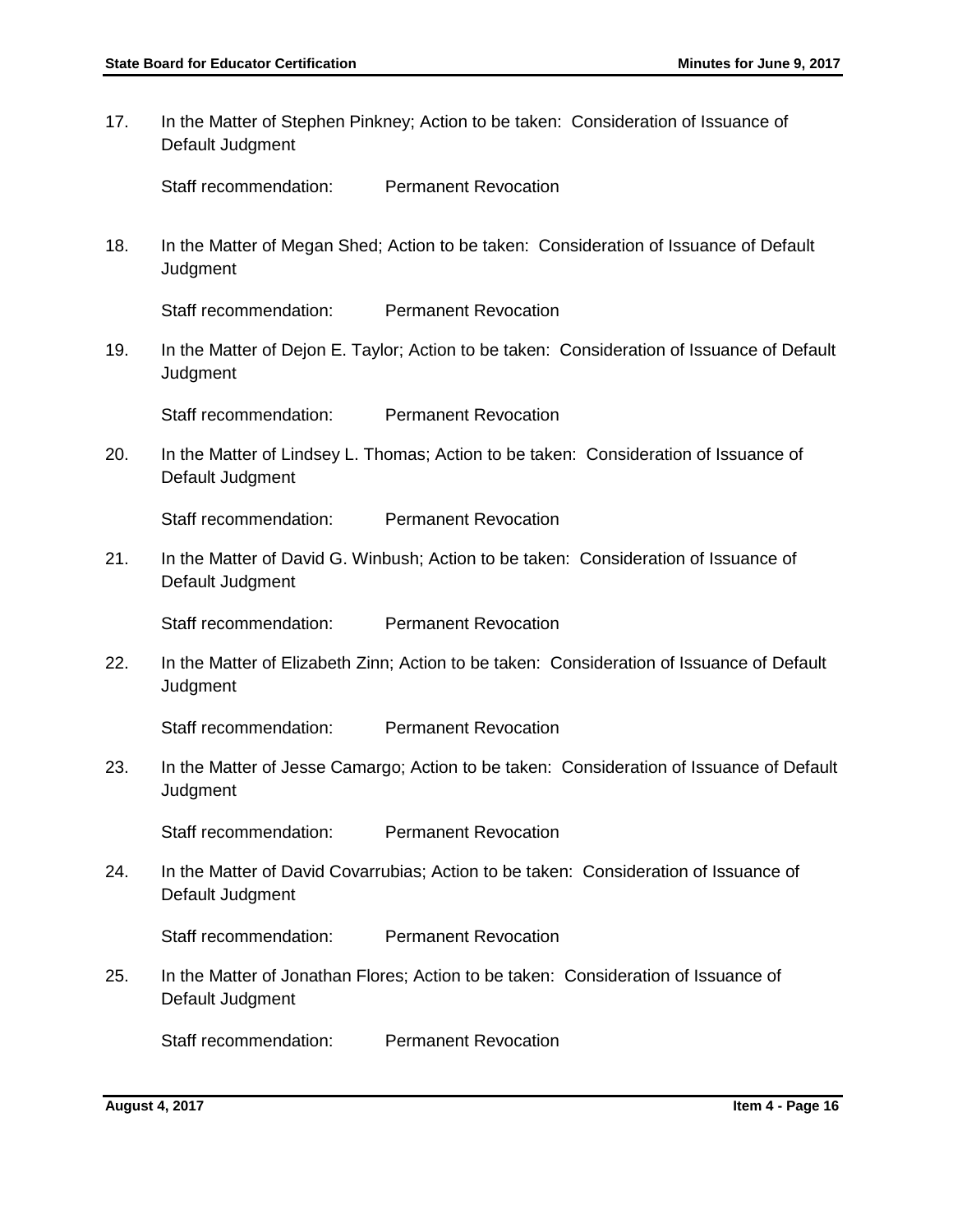26. In the Matter of Gregory Moser; Action to be taken: Consideration of Issuance of Default **Judgment** Staff recommendation: Permanent Revocation 27. In the Matter of Margaret C. Torres; Action to be taken: Consideration of Issuance of Default Judgment Staff recommendation: Permanent Revocation 28. In the Matter of Scott Christopher Abell; Action to be taken: Consideration of Issuance of Default Judgment Staff recommendation: Revocation 29. In the Matter of Richard Thomas Ringgold, Jr.; Action to be taken: Consideration of Issuance of Default Judgment Staff recommendation: Permanent Revocation 30. In the Matter of Christine De Hoyos; Action to be taken: Consideration of Issuance of Default Judgment Staff recommendation: Revocation 31. In the Matter of Billie Jo Freeman; Action to be taken: Consideration of Issuance of Default Judgment Staff recommendation: Revocation 32. In the Matter of Jacob Light; Action to be taken: Consideration of Issuance of Default **Judgment** Staff recommendation: 4 year suspension 33. In the Matter of Sherketha Shamoine Love; Action to be taken: Consideration of Issuance of Default Judgment Staff recommendation: Revocation 34. In the Matter of Tressa Blue Marusak; Action to be taken: Consideration of Issuance of Default Judgment Staff recommendation: Revocation 35. In the Matter of Tracy Lynn Russell; Action to be taken: Consideration of Issuance of Default Judgment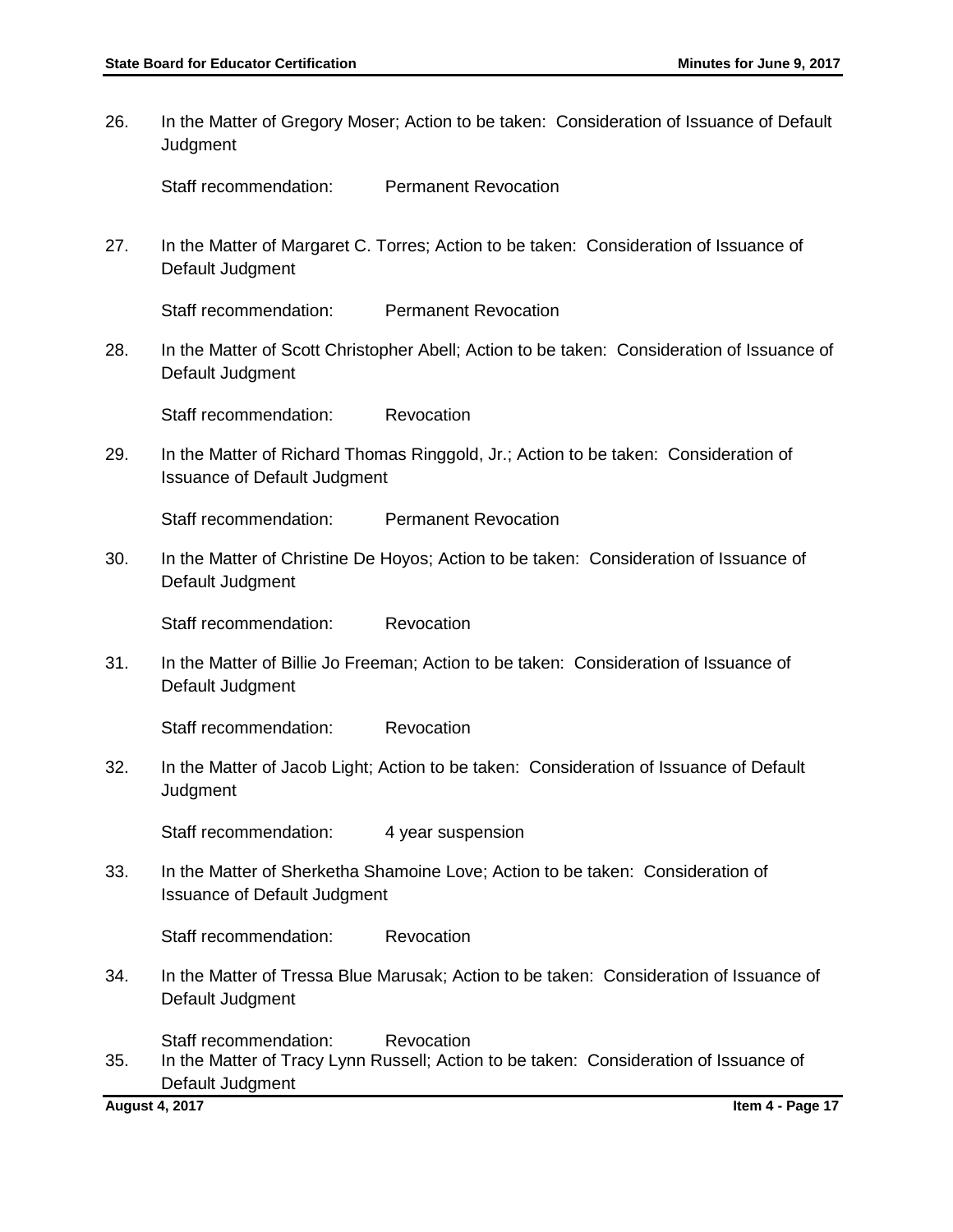Staff recommendation: 5 year suspension

36. In the Matter of Bonnie Vandekop; Action to be taken: Consideration of Issuance of Default Judgment

Staff recommendation: 2 year suspension

37. In the Matter of Julia Allen; Action to be taken: Consideration of Issuance of Default **Judgment** 

Staff recommendation: Permanent Revocation

38. In the Matter of Mary Ayers; Action to be taken: Consideration of Issuance of Default **Judgment** 

Staff recommendation: Revocation

39. In the Matter of Crystal Ann Loera; Action to be taken: Consideration of Issuance of Default Judgment

Staff recommendation: Revocation

40. In the Matter of Donnie Ashton; Action to be taken: Consideration of Issuance of Default **Judgment** 

Staff recommendation: 1 year suspension and proof of successful completion of substance abuse treatment program

41. In the Matter of Tony K. Bowser; Action to be taken: Consideration of Issuance of Default **Judgment** 

Staff recommendation: Revocation

42. In the Matter of David Glasgow; Action to be taken: Consideration of Issuance of Default **Judgment** 

Staff recommendation: 4 year suspension and proof of successful completion of substance abuse treatment program

43. In the Matter of Elijah Alejandro Martinez; Action to be taken: Consideration of Issuance of Default Judgment

Staff recommendation: Permanent Revocation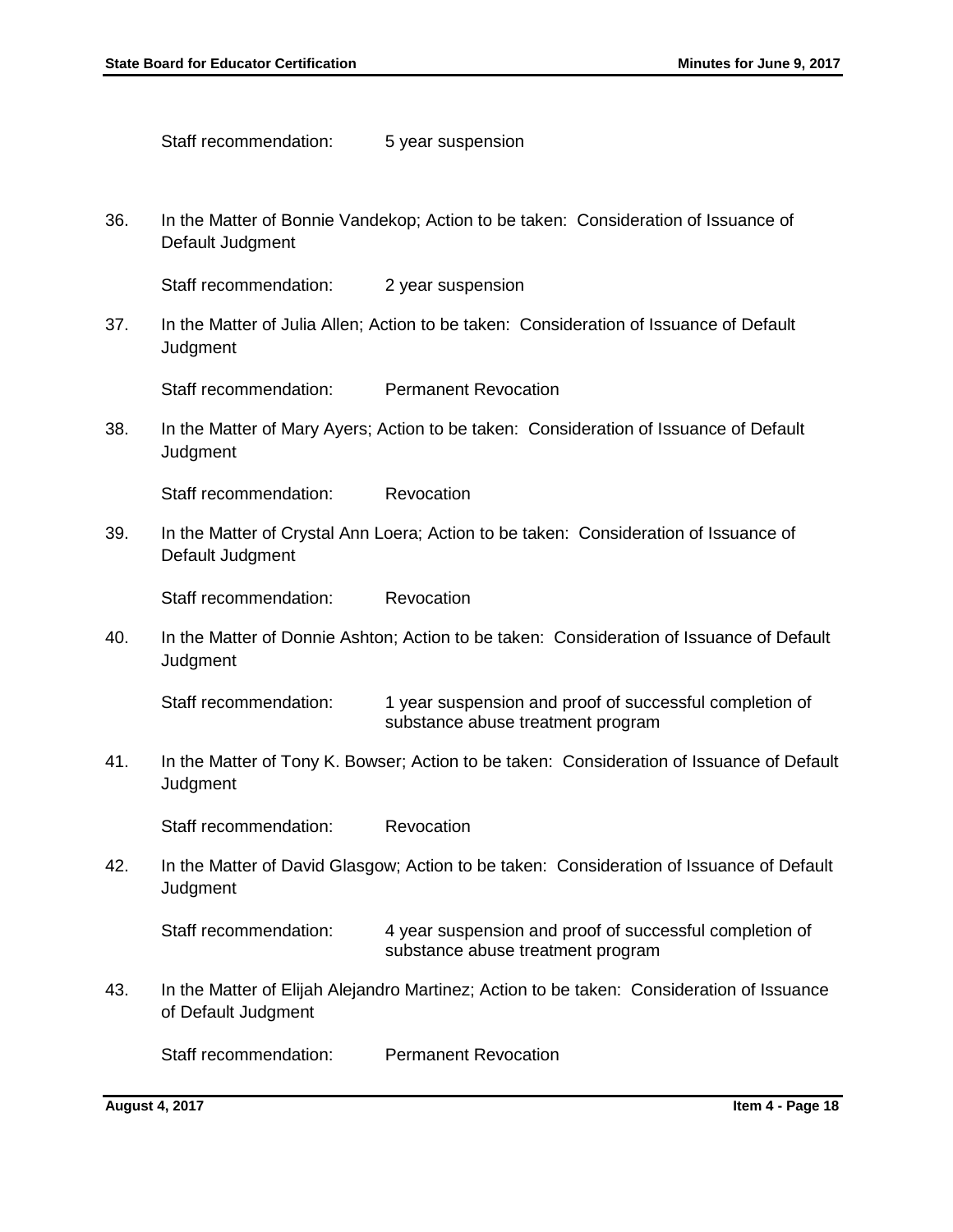44. In the Matter of Gloria Esther Mendez; Action to be taken: Consideration of Issuance of Default Judgment

Staff recommendation: Revocation

45. In the Matter of Kenneth Ogden; Action to be taken: Consideration of Issuance of Default **Judgment** 

Staff recommendation: 1 year suspension and proof of successful completion of substance abuse treatment program

46. In the Matter of Elizabeth Ponce; Action to be taken: Consideration of Issuance of Default Judgment

Staff recommendation: Revocation

47. In the Matter of Gabriel Medellin Garcia; Action to be taken: Consideration of Issuance of Default Judgment

Staff recommendation: 5 year suspension and proof of successful completion of substance abuse treatment program

### **Motion and vote:**

*Motion was made by Mr. Leal to approve staff's request for Issuance of Default Judgments and enter Final Orders consistent with staff's recommendation for each of the above numbered cases 1-48, excluding cases 15 and 48. Second was made by Dr. Cavazos, and the Board voted unanimously in favor of the motion*

## **The following defaults were considered individually:**

15. In the Matter of Karl Arthur Avila; Action to be taken: Consideration of Issuance of Default Judgment

Staff recommendation: Permanent Revocation

#### **Motion and vote:**

*Dr. Cavazos recused himself from voting on this case.*

*Motion was made by Mr. Leal to approve staff's request for Issuance of Default Judgment and enter a Final Order consistent with staff's recommendation for the above numbered case 15. Second was made by Mr. Coleman, and the Board voted unanimously in favor of the motion.* 

48. In the Matter of Brittany Gonzalez; Action to be taken: Consideration of Issuance of Default Judgment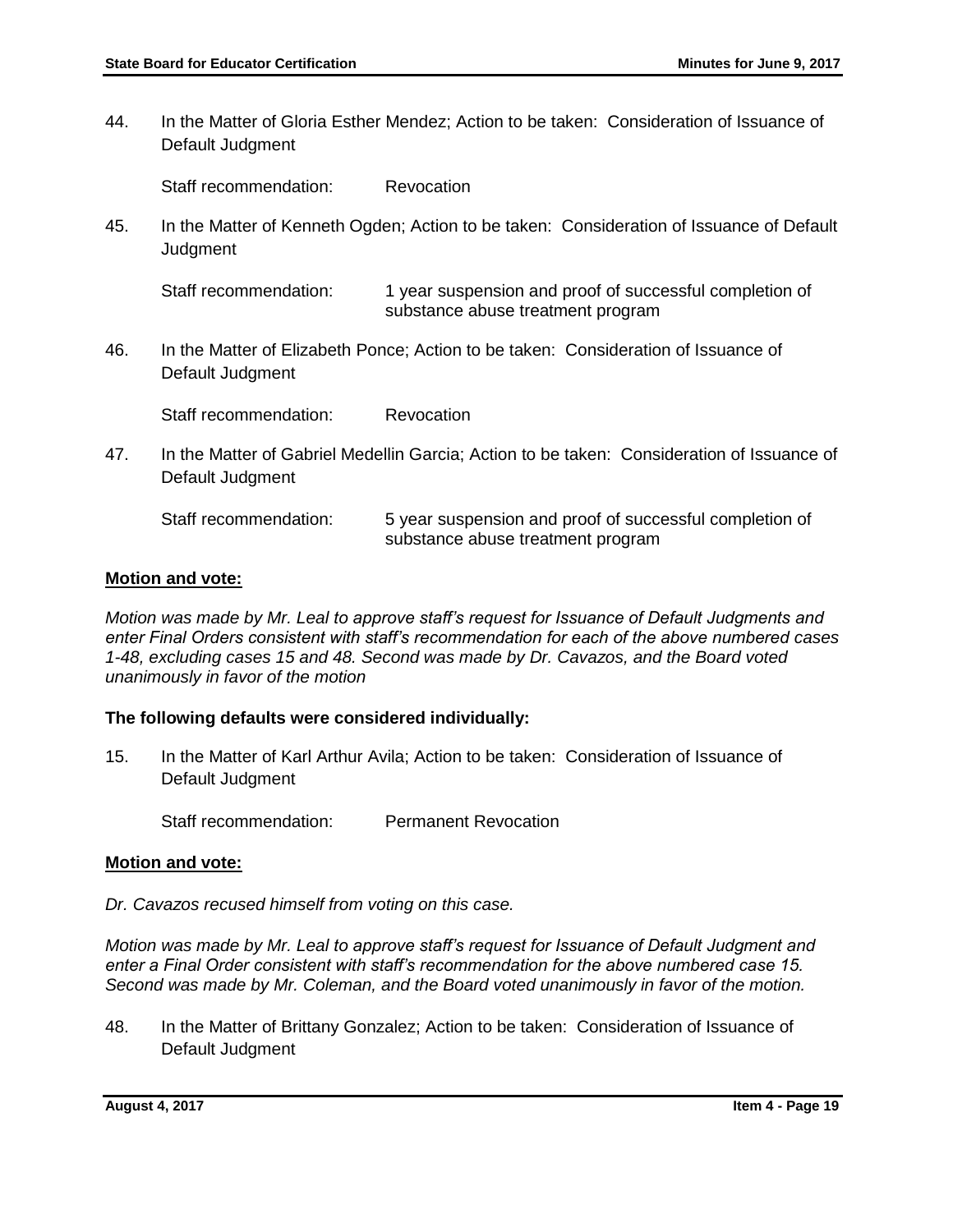Staff recommendation: Revocation

#### *Motion and vote:*

*Motion was made by Ms. McCall to approve staff's request for Issuance of Default Judgment and enter a Final Order of Permanent Revocation for the above numbered case 48. Motion dies for lack of a second.* 

*Motion was made by Mr. Leal to approve staff's request for Issuance of Default Judgment and enter a Final Order consistent with staff's recommendation in the above numbered case 48. Second was made by Ms. Mullins, and the Board voted in favor of the motion with Ms. Bridges, Ms. Brooks-Sykes, Dr. Cavazos, Mr. Coleman, Mr. Leal, Ms. Mullins, and Dr. Turner voting in favor, and Ms. McCall voting against.*

## **SOAH Defaults**

1. In the Matter of Sylvia Dorothy Reid; Action to be taken: Consideration of Issuance of Default Judgment

Staff recommendation: Revocation

2. In the Matter of Roxsane Diane Sarsour; Action to be taken: Consideration of Issuance of Default Judgment

Staff recommendation: 2 year suspension

## **Motion and vote:**

*Motion was made by Ms. Bridges to approve staff's request for Issuance of SOAH Default Judgment and enter Final Orders consistent with staff's recommendation for the above numbered cases 1-2. Second was made by Ms. McCall, and the Board voted unanimously in favor of the motion.*

## **B. Contested Cases**

Proposals for Decision

1. Docket No. 701164127.EC, Texas Education Agency, Educator Leadership and Quality Division v. Norma Regina Gonzalez (A.K.A. Gina Oaxaca); Action to be taken: Consideration of Proposal for Decision and Issuance of Final Order.

ALJ Recommendation: 3 year probated suspension

Staff Recommendation: 3 year suspension

Ms. Remish represented the Texas Education Agency. Tony Conners represented Respondent, Norma Regina Gonzalez (A.K.A. Gina Oaxaca).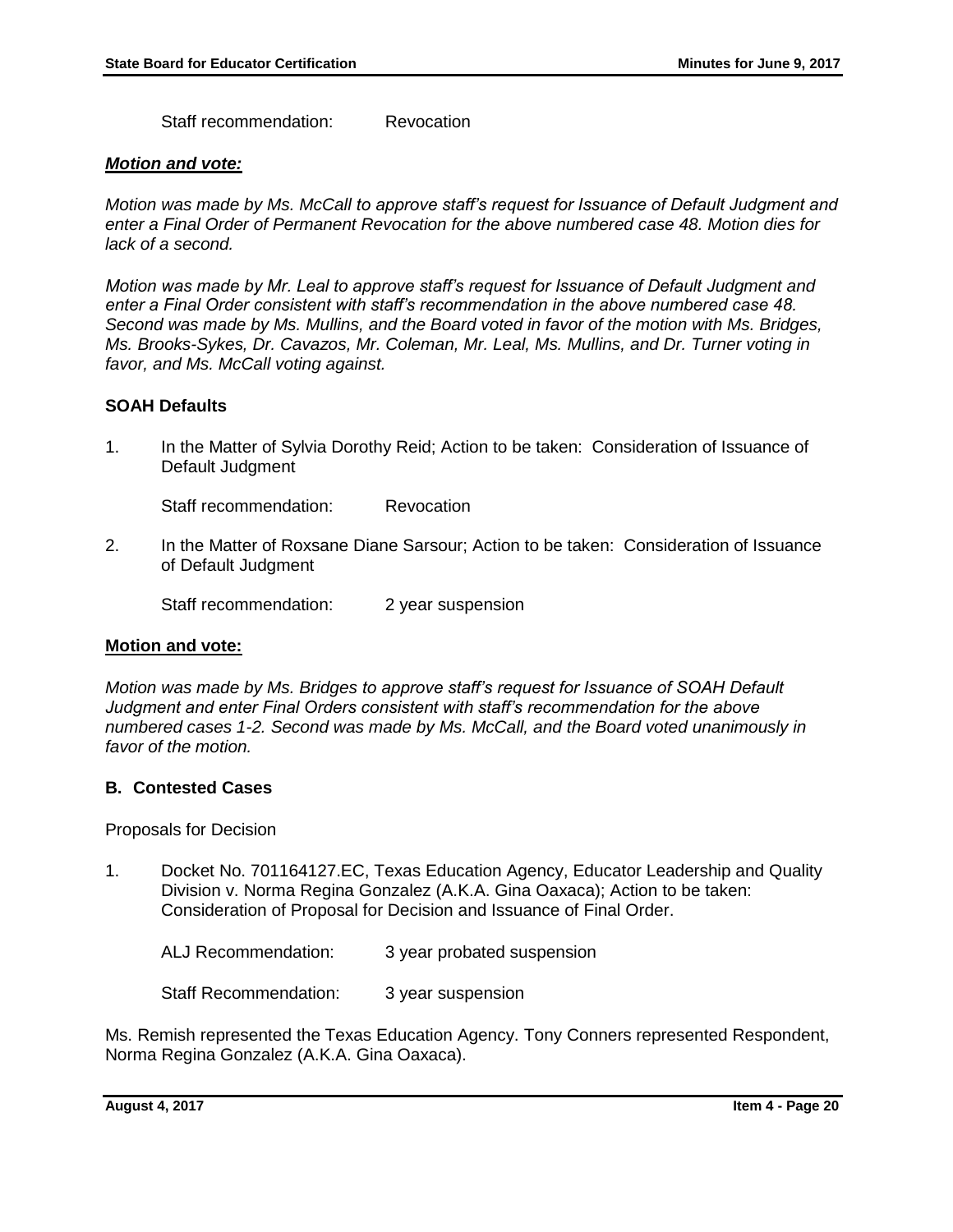## **Motion and vote:**

*Motion was made by Mr. Coleman to accept the Proposal for Decision and Issue a Final Order consistent with the ALJ's recommendation. Second was made by Ms. Bridges, and the Board voted unanimously in favor of the motion.* 

2. Docket No. 701171437.EC, Texas Education Agency, Educator Leadership and Quality Division v. Marie F. Flowers; Action to be taken: Consideration of Proposal for Decision and Issuance of Final Order.

| ALJ Recommendation:   | Appeal should be granted and Certificate issued.      |
|-----------------------|-------------------------------------------------------|
| Staff Recommendation: | Appeal should be denied and Certificate should not be |

issued.

Ms. Moriaty represented the Texas Education Agency. Respondent, Marie Flowers, represented herself.

## **Motion and vote:**

*Motion was made by Mr. Leal to accept the Proposal for Decision including Findings of Fact Nos. 1 – 30, including 19a, and Conclusions of Law Nos 1 – 5 and 7 in the Proposal for Decision, and move that the Board modify the following Findings of Fact and Conclusions of law as follows: Finding of Fact 31: Petitioner presently has a good moral character; Conclusion of Law 6: the Board may deny an application for certification based on satisfactory evidence that a person has engaged in conduct that demonstrates that the person lacks good moral character, demonstrates that the person in unworthy to instruct or to supervise the youth of this state, or constitutes the elements of a crime or offense relating directly to the duties and responsibilities of the education profession; Conclusion of Law 7a: Petitioner committed a crime that relates directly to the duties and responsibilities of the education profession; Conclusion of Law 8: Petitioner is unworthy to instruct or supervise the youth of this state; Conclusion of Law 9: Petitioners application should be denied. Pursuant to §2001.58(e), the Administrative Law Judge did not properly apply Board rules. As provided in 19 Texas Administrative Code §249.5, the primary purposes the Board seeks to achieve in educator disciplinary matters are to protect the safety and welfare of Texas schoolchildren and to ensure that educators are worthy to instruct the youth of this state. Because teachers hold a unique position of public trust with almost unparalleled access to the hearts and minds of impressionable students, the conduct of an educator must be held to the highest standard. Educators are legally required to report child abuse under Texas Family Code §261.101, and must therefore be able to believe abused students and ensure that students' outcries of abuse are reported to the proper authorities immediately. An individual who has demonstrated an inability to identify sexual abuse and to believe a child's repeated outcries of abuse meets the definition of "unworthy to instruct or to supervise the youth of this state" under 19 Tex. Admin. Code §249.3(59) because she lacks the moral, mental and psychological qualities that are required of an educator. Due to the seriousness of Ms. Flowers's crimes and the fact that Ms. Flowers's crime was closely related to abuse-reporting duties and responsibilities of the education profession, Ms. Flowers's conduct renders her unworthy to instruct and unworthy of certification. Ms. Flowers application for certification is denied. Second was made by Dr. Cavazos, and the Board voted in favor of the motion with Ms. Brooks-Sykes,*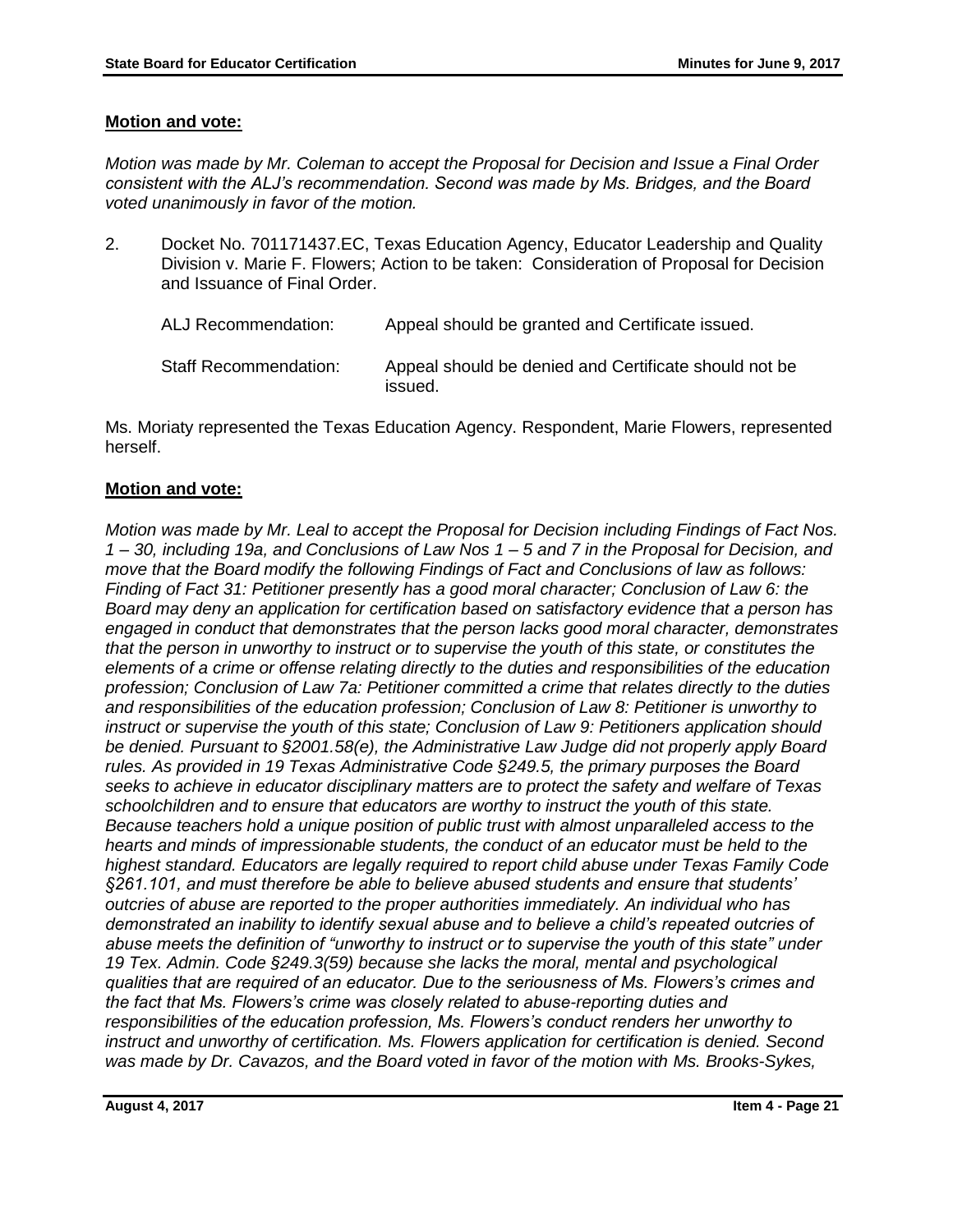*Dr. Cavazos, Mr. Coleman, Mr. Leal, Ms. McCall, Ms. Mullins, and Dr. Turner voting in favor, and Ms. Bridges voting against.*

3. Docket No. 701171654.EC, Texas Education Agency, Educator Leadership and Quality Division v. Brandon Baxter; Action to be taken: Consideration of Proposal for Decision and Issuance of Final Order.

ALJ Recommendation: No Disciplinary Action be taken

Staff Recommendation: 1 year suspension

Ms. Gokhale represented the Texas Education Agency. James Rasmussen represented Respondent, Brandon Baxter.

### **Motion and vote:**

*Motion was made by Mr. Coleman to accept the Proposal for Decision and Issue a Final Order consistent with the ALJ's recommendation. Second was made by Ms. Bridges, and the Board voted unanimously in favor of the motion.* 

4. Docket No. 701171439.EC, Texas Education Agency, Educator Leadership and Quality Division v. Janaye V. Easter; Action to be taken: Consideration of Proposal for Decision and Issuance of Final Order.

ALJ Recommendation: 1 year probated suspension

Staff Recommendation: 1 year suspension

Ms. Moriaty represented the Texas Education Agency. Respondent, Janaye Easter, did not appear.

#### **Motion and vote:**

*Motion was made by Ms. Brooks-Sykes to accept the Proposal for Decision including Findings of Fact Nos 1 – 12 and Conclusions of Law Nos. 1 – 6, and move that the Board modify Conclusion of Law No 7-set out herein: 7. Janaye Easter's educator certification should be suspended for one (1) year. Pursuant to §2001.058(e), the Board has broad discretion to set the penalty in contested cases and the recommended penalty is not sufficient to sanction Ms. Easter's conduct in this case. Ms. Easter has committed two separate violations of provisions in the Educators' Code of Ethics: she violated 19 Tex. Admin. Code §247.2(1)(F) by knowingly and falsely enrolling students in a federally funded program in order to continue receiving funding, and violated 19 Tex. Admin. Code §247.2(1)(G) by taking confidential student records off campus. Ms. Easter's multiple violations and the seriousness of the violations necessitate a one-year active suspension as the appropriate sanction. Second was made by Ms. McCall, and the Board voted unanimously in favor of the motion.*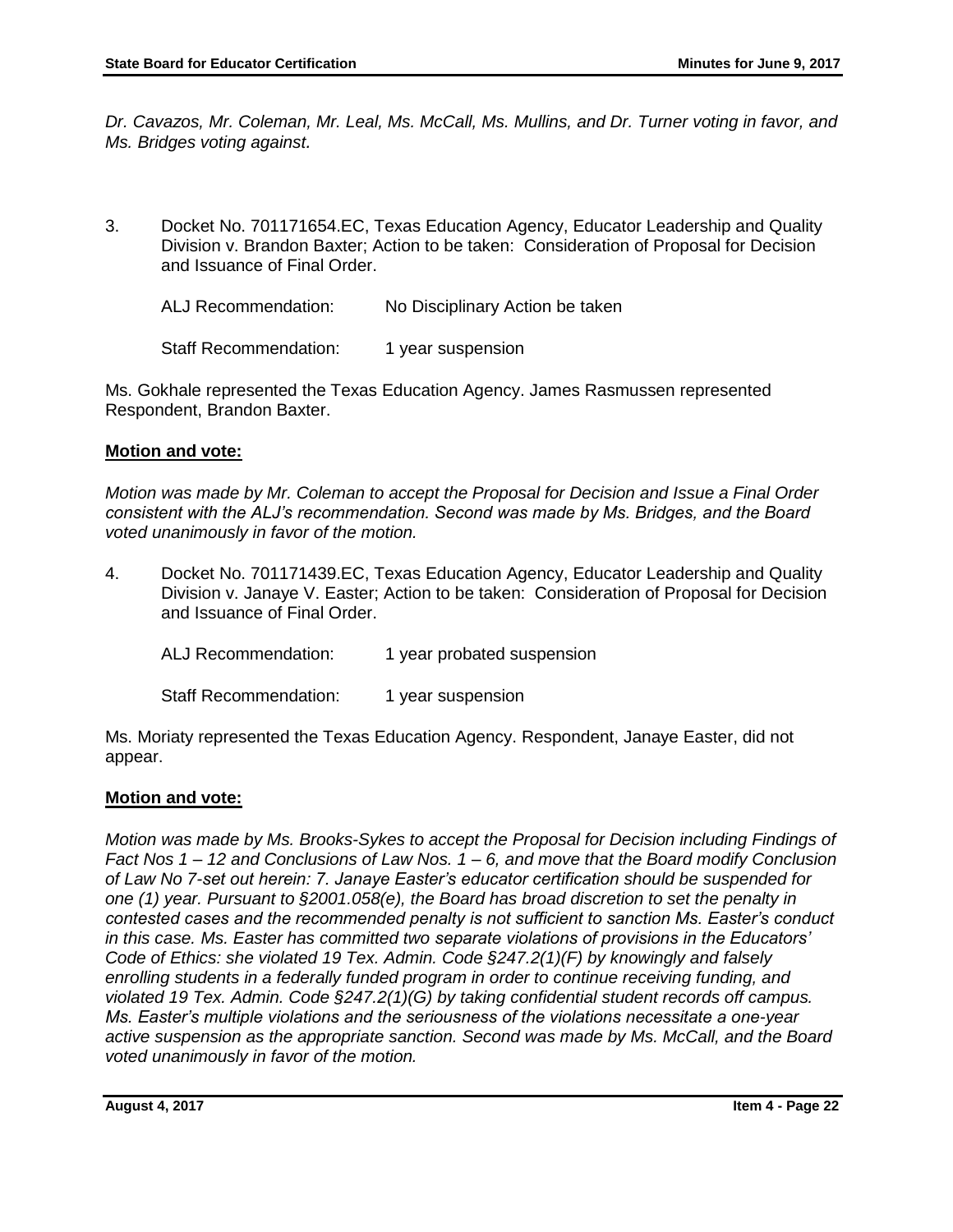5. Docket No. 701170490.EC, Texas Education Agency, Educator Leadership and Quality Division v. Alonzo Travis Miller, Jr.; Action to be taken: Consideration of Proposal for Decision and Issuance of Final Order.

ALJ Recommendation: 2 year suspension

Staff Recommendation: Revocation

Mr. Crabtree represented the Texas Education Agency. Mark Robinett represented Respondent, Alonzo Miller, Jr.

## **Motion and vote:**

*Motion was made by Mr. Leal to accept the Proposal for Decision including Finding of Facts Nos 1 – 46 and Conclusions of Law Nos 1 – 11 and move that the Board Modify Conclusion of Law No 12 as follows: 12. Alonzo Miller's educator certification should be permanently revoked. Pursuant to §2001.58(e), the Board has discretion to determine the penalty in educator discipline cases and the recommended penalty is not sufficient to sanction Mr. Miller's conduct. The Administrative Law Judge found that Mr. Miller did not have good moral character and is unworthy to supervise or instruct the youth of this state because he drove students without a Texas driver's license, took students to a Hooter's restaurant, misrepresented his prior employment history, and made inappropriate comments to students. The Administrative Law Judge found that this behavior violated three separate sections of the Educators' Code of Ethics: 19 Tex. Admin. Code §§247.2(1)(J), (1)(K) and (3)(I). Due to Mr. Miller's multiple violations and the seriousness of the violations, the appropriate sanction in this case is permanent revocation.*

*Staff requested clarification from the Board for permanent revocation. Mr. Leal stated the seriousness of the explicit comments made by Respondent to children can cause permanent damage to a child.* 

*Mr. Coleman made a motion to strike the word "permanent" from the original motion. Second was made by Dr. Turner.* 

*Discussion was had by the Board: Ms. Brooks-Sykes stated her agreement with Mr. Leal that both the explicit comments and the long history of school reprimands and resignations suggest that Respondent should not be allowed in classroom and permanent revocation is appropriate.* 

*Mr. Coleman withdrew his motion to strike the word "Permanent" and Dr. Turner withdrew her second.* 

*Dr. Cavazos requested that the Board enter executive session.* 

*Chair, at 2:04 PM, pursuant to §551.071, the Board entered executive session to receive advice from Legal Counsel, Nichole Bunker-Henderson.* 

*At 2:27 PM, the Board reconvened in open session.*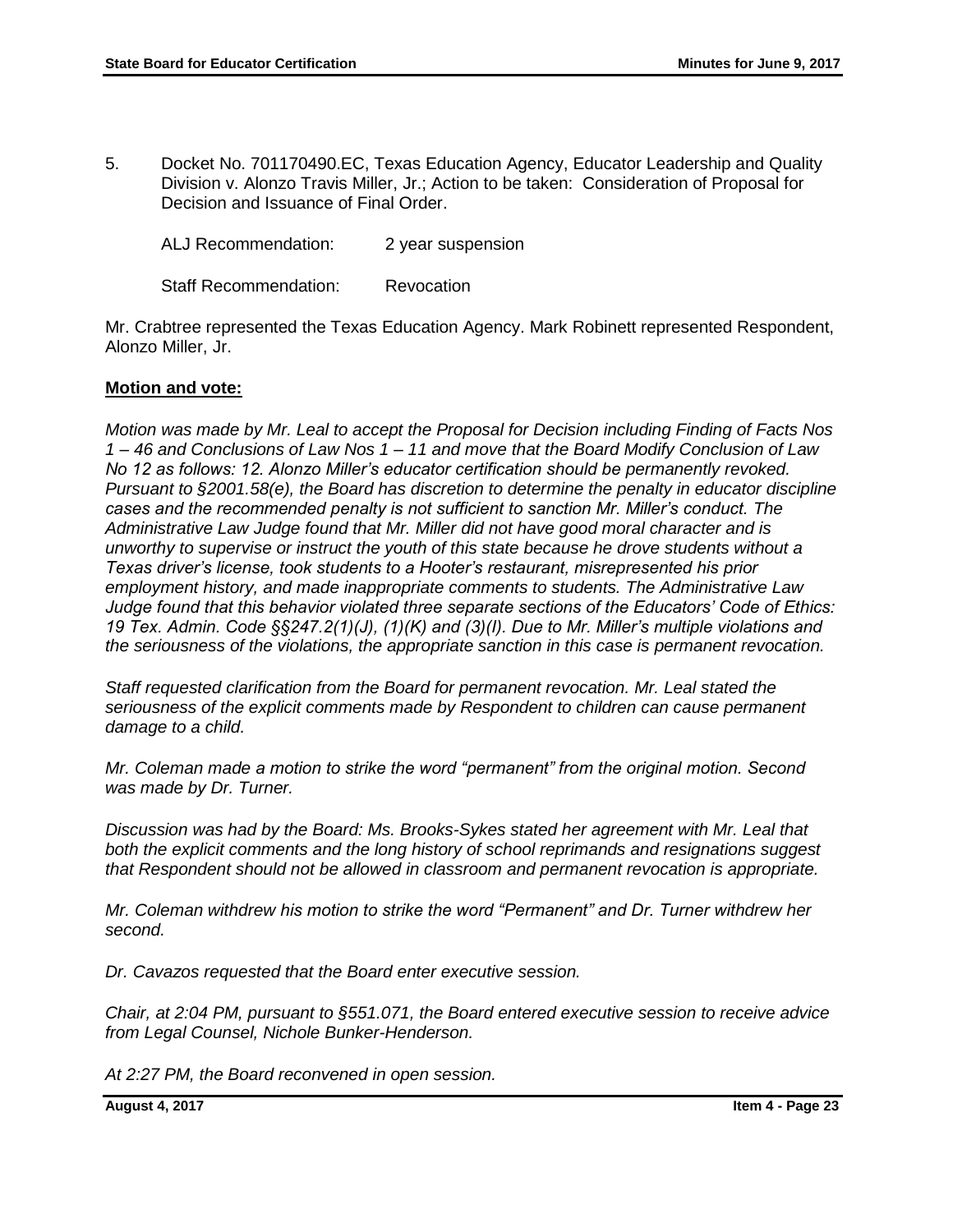*Chairperson informs the Board that no second is needed for the motion made by Mr. Leal to permanently revoke Respondent's certification.*

*Mr. Coleman reasserts his motion to strike the word "Permanent." Second was made by Ms. McCall, and the Board voted against the motion with Ms. Bridges, Ms. Brooks-Sykes, Dr. Cavazos, Mr. Leal, Ms. Mullins, and Dr. Turner voting against and Ms. Druesedow, Mr. Coleman, and Ms. McCall voting in favor.* 

*The motion was lost.* 

*The motion to permanently revoke Respondent Alonzo Miller's certification carried with Ms. Brooks-Sykes, Dr. Cavazos, Mr. Leal, and Ms. Mullins voting in favor, and Ms. Bridges, Mr. Coleman, Ms. Druesedow, and Ms. McCall voting against.* 

6. Docket No. 701171759.EC, Texas Education Agency, Educator Leadership and Quality Division v. Brandon Chaison; Action to be taken: Consideration of Proposal for Decision and Issuance of Final Order.

| <b>ALJ Recommendation:</b>   | Application must be Permanently Denied |
|------------------------------|----------------------------------------|
| <b>Staff Recommendation:</b> | Accept ALJ recommendation              |

Mr. Crabtree represented the Texas Education Agency. Respondent, Brandon Chaison, represented himself.

## **Motion and vote:**

*Motion was made by Mr. Coleman to accept the Proposal for Decision and Issue a Final Order consistent with the ALJ's recommendation. Second was made by Ms. Bridges, and the Board voted in favor of the motion with Ms. Bridges, Dr. Cavazos, Mr. Coleman, Mr. Leal, Ms. McCall, Ms. Mullins, and Dr. Turner voting in favor, and Ms. Brooks-Sykes voting against.*

- 7. Docket No. 701172692.EC, Texas Education Agency, Educator Leadership and Quality Division v. Kevin Yancy; Action to be taken: Consideration of Proposal for Decision and Issuance of Final Order.
	- ALJ Recommendation: Appeal should be denied and Certificate should not be issued.

Staff Recommendation: Accept ALJ Recommendation

Mr. Crabtree represented the Texas Education Agency. Respondent, Kevin Yancy, represented himself.

## **Motion and vote:**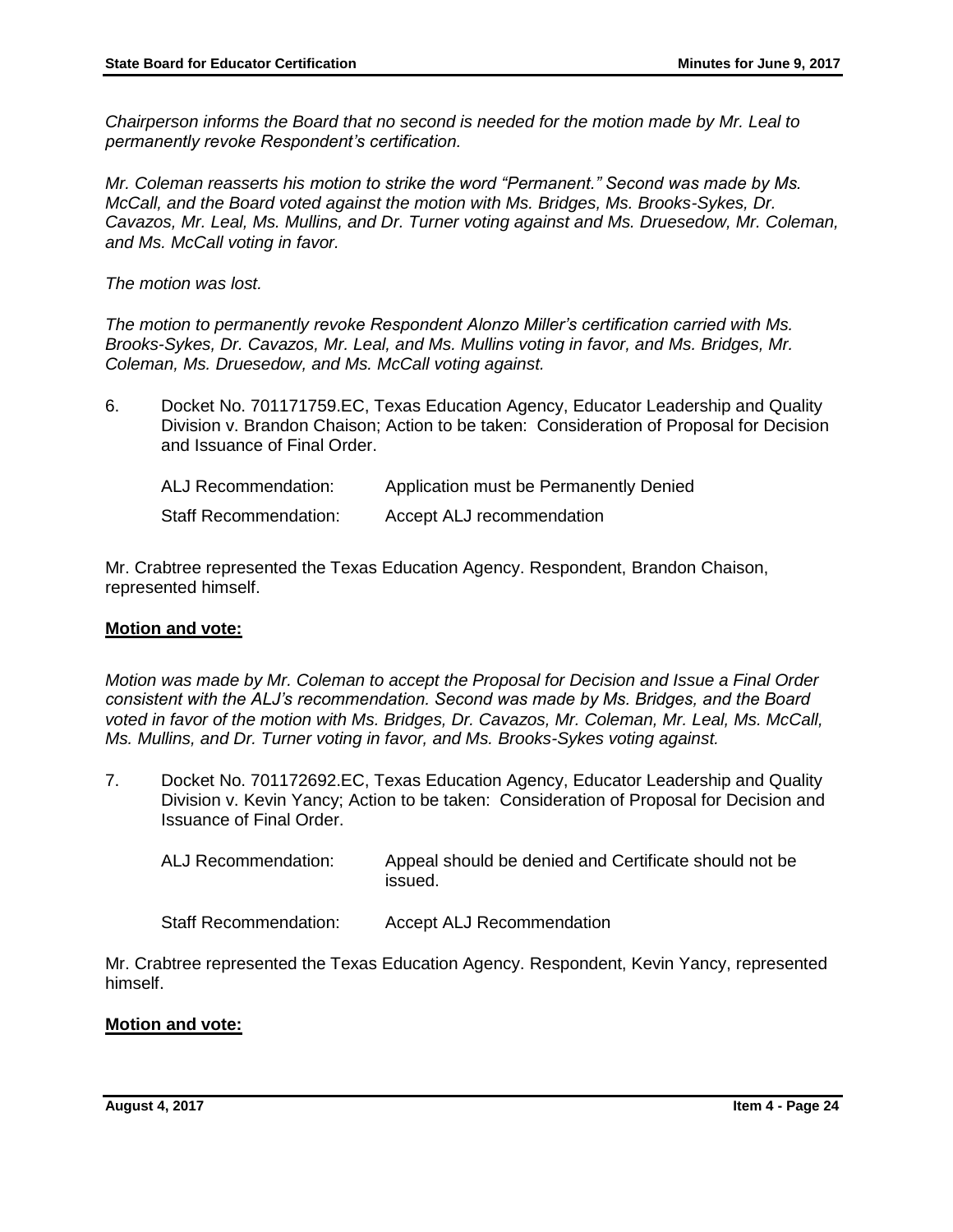*Motion was made by Ms. McCall to accept the Proposal for Decision and Issue a Final Order consistent with the ALJ's recommendation. Second was made by Dr. Cavazos, and the Board voted in favor of the motion with Ms. Bridges, Ms. Brooks-Sykes, Dr. Cavazos, Mr. Coleman, Mr. Leal, Ms. McCall, and Ms. Mullins voting in favor, and Dr. Turner voting against.*

8. Docket No. 701171653.EC, Texas Education Agency, Educator Leadership and Quality Division v. Jeffrey Barnes; Action to be taken: Consideration of Proposal for Decision and Issuance of Final Order.

ALJ Recommendation: 1 year suspension

Staff Recommendation: Accept ALJ Recommendation

Ms. Gokhale represented the Texas Education Agency. Respondent, Jeffrey Barnes, did not appear.

## **Motion and vote:**

*Motion was made by was made by Ms. McCall to accept the Proposal for Decision and Issue a Final Order consistent with the ALJ's recommendation. Second was made by Dr. Cavazos and the Board voted unanimously in favor of the motion.* 

Dr. Cavazos exits the meeting at 3:06 PM

- 9. Docket No. 701170397.EC, Texas Education Agency, Educator Leadership and Quality Division v. James Russell; Action to be taken: Consideration of Proposal for Decision and Issuance of Final Order.
	- ALJ Recommendation: No Disciplinary Action be taken

Staff Recommendation: Accept ALJ Recommendation

Mr. Ybarra represented the Texas Education Agency. Matt Bachop represented Respondent, James Russell. Parties agreed to waive their right to address the Board and proceed with a motion and vote.

## **Motion and vote:**

*Motion was made by Dr. Turner to accept the Proposal for Decision and Issue a Final Order consistent with the ALJ's recommendation. Second was made by Mr. Coleman and the Board voted unanimously in favor of the motion.*

10. Docket No. 701170989.EC, Texas Education Agency, Educator Leadership and Quality Division v. Sylvia Binder; Action to be taken: Consideration of Proposal for Decision and Issuance of Final Order.

ALJ Recommendation: No Disciplinary Action be taken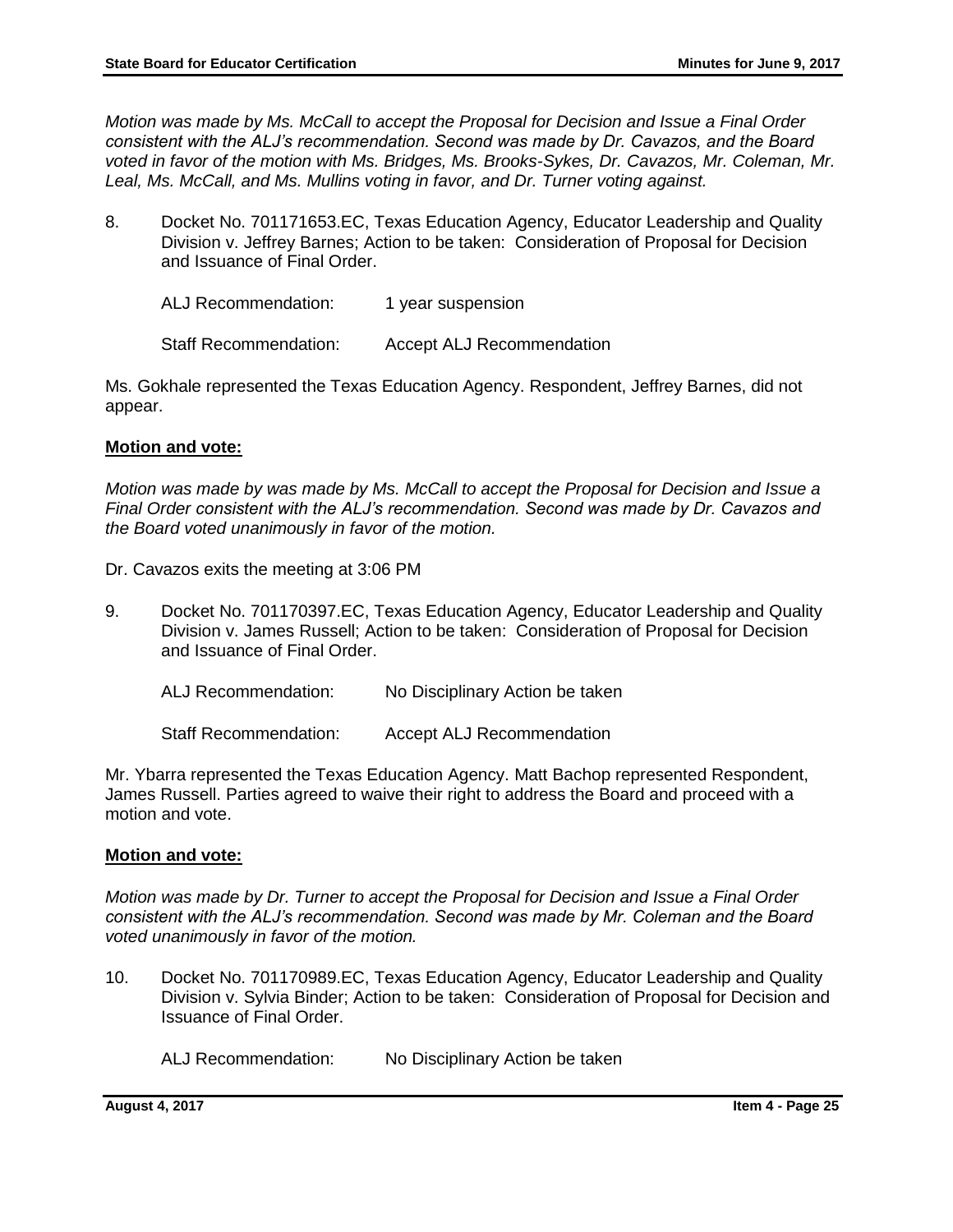Staff Recommendation: Accept ALJ Recommendation

Mr. Crabtree represented the Texas Education Agency. Jim Darnell represented Respondent, Sylvia Binder. Parties agreed to waive their right to address the Board and proceed with a motion and vote.

### **Motion and vote:**

*Motion was made by Mr. Leal to accept the Proposal for Decision and Issue a Final Order consistent with the ALJ's recommendation. Second was made by Ms. Bridges and the Board voted unanimously in favor of the motion.*

11. Docket No. 701164115.EC, Texas Education Agency, Educator Leadership and Quality Division v. Roel Olivarez; Action to be taken: Consideration of Proposal for Decision and Issuance of Final Order.

| ALJ Recommendation:          | No Disciplinary Action Be Taken  |
|------------------------------|----------------------------------|
| <b>Staff Recommendation:</b> | <b>Accept ALJ Recommendation</b> |

Mr. Duncan represented the Texas Education Agency. Mark Robinett represented Respondent, Roel Olivarez. Parties agreed to waive their right to address the Board and proceed with a motion and vote.

### **Motion and vote:**

*Motion was made by Ms. McCall to accept the Proposal for Decision and Issue a Final Order consistent with the ALJ's recommendation. Second was made by Ms. Bridges and the Board voted unanimously in favor of the motion.*

## *C.* **Court Cases**

*District Court Cases*

- 1. Leo Joseph Tran v. Texas Education Agency, Educator Certification and Standards Division; Cause No. D-1-GN-16-001802, In the 126<sup>th</sup> District Court of Travis County, Texas.
- 2. Michael Jimenez v. Texas Education Agency, Educator Certification and Standards Division; Cause No. D-1-GN-17-001964, In the 201<sup>st</sup> District Court of Travis County, Texas.

## **DISCUSSION ONLY**

**13. Discussion of Principal and Teacher Surveys for Accountability System for Educator Preparation Programs**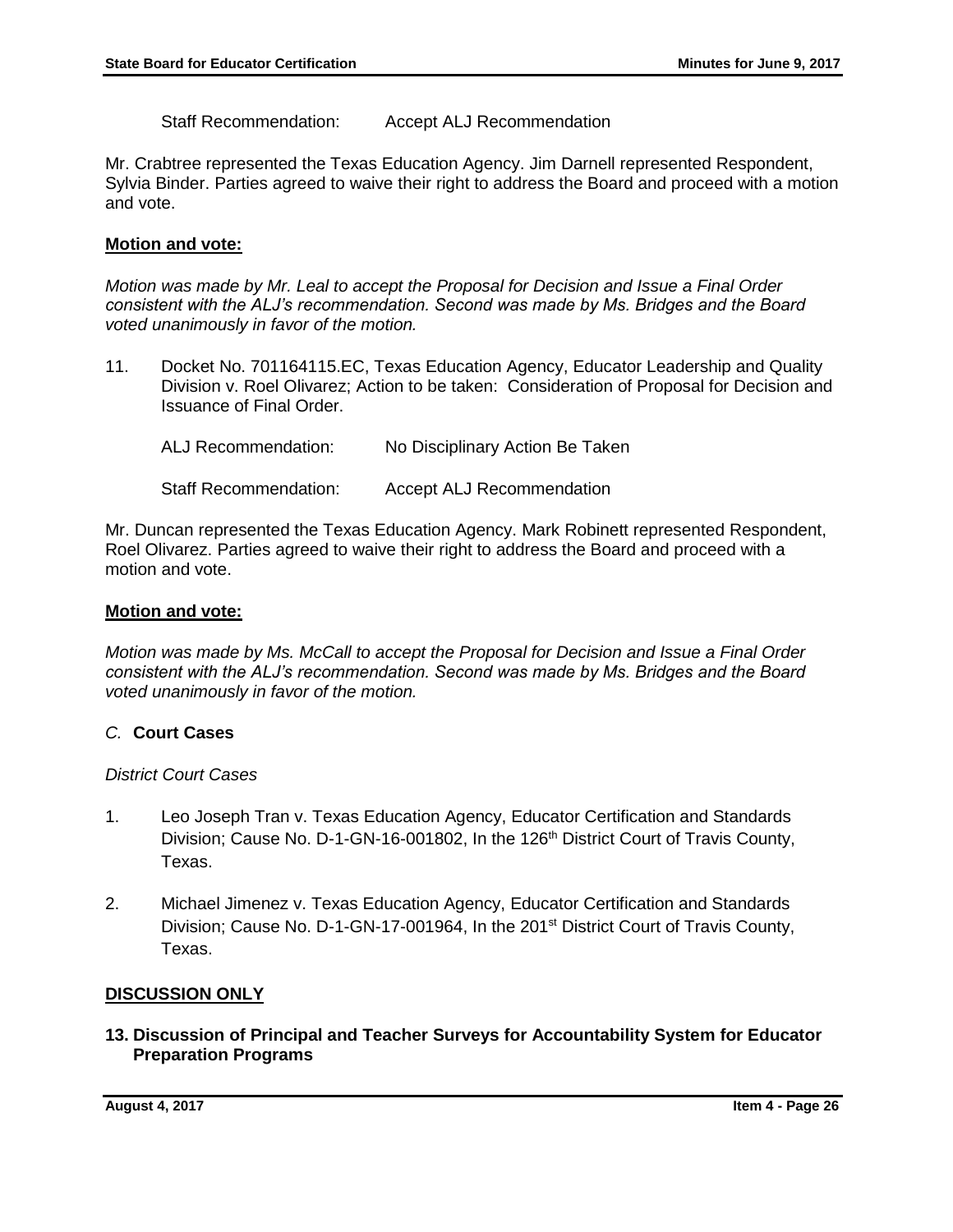Dr. Miller presented this item to provide the Board with updates on the development of a principal and teacher surveys that more clearly describes the performance expectations for first-year and new teachers and more closely aligns with the Texas Teacher Evaluation and Support System rubric.

Public comment was provided by Dr. Jan Marshall, UTeach. The Board did not have any questions for the speaker.

Dr. Miller thanked the speaker for recognizing the collaborative nature of the development of the surveys. Dr. Miller mentioned that three different stakeholder groups have been or will be involved in the process: an advisory group of educator preparation program (EPP) representatives, a stakeholder group of EPP representatives, principals of first-year teachers, and teachers with less than three years of experience, and interviews with principals of firstyear teachers and teachers who had completed their first year of teaching under a standard certificate. Dr. Miller recognized the work of staff from the Texas Education Agency (TEA) and the American Institutes of Research (AIR) on this project. Dr. Miller mentioned that a draft of the surveys would be presented to the Board in August with final drafts to be presented to the Board for approval in October. The surveys will be piloted in Spring 2018, the results of the surveys will be shared with stakeholders, and recommendations for performance standards will be presented to Board for discussion, proposal, and adoption. Dr. Miller referenced the timelines for survey development that were included as attachments.

Ms. McCall asked Dr. Miller how the stakeholders were identified. Dr. Miller responded that principal and teacher professional organizations were asked to nominate individuals, the EPP representatives were selected by TEA staff, and interview participants were selected by TEA and AIR staff. Mr. Leal asked if the timelines were normal for this type of work. Dr. Miller responded that the timelines were very comprehensive so that stakeholder involvement would occur throughout the process and the survey results would be valid and reliable. The amount of work that needed to be done was equivalent to the importance of the product because the results of the surveys would be used for the continuous improvement and accountability of EPPs. No other questions were asked by the Board

No action taken.

## **14. Discussion of Proposed Amendments to 19 TAC Chapter 239, Student Services Certificates, Subchapter A, School Counselor Certificate, and Subchapter C, Educational Diagnostician Certificate**

Ms. Cook presented this item to the Board. Ms. Cook explained she began working closely with the advisory committees in February 2017 and shared both committees have been absolutely phenomenal and she considers herself the vessel to present their great work. Ms. Cook explained the biggest change to the School Counselor rules is the proposed requirement for the 48 hour master's degree in counseling, and the biggest change to the Educational Diagnostician rules is the proposed recommendation of an additional year of teaching experience total three years. Ms. Cook shared TEA staff would include a proposed implementation date for the new rules as part of the proposal item in August, and that she and Dr. Miller would work closely together to recommend an effective date to ensure candidates transition to the new rules without incident.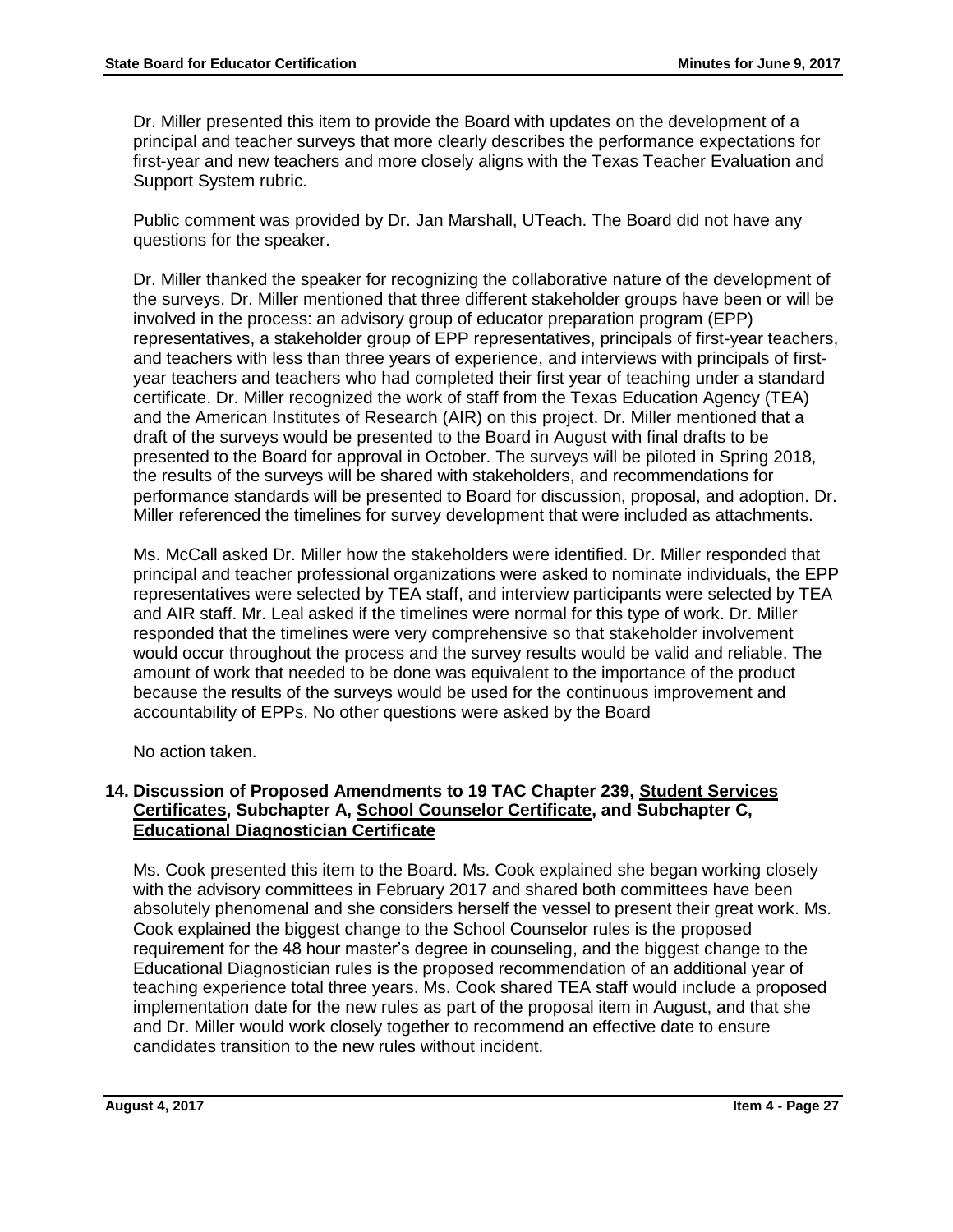Jan Friese, executive director of the Texas Counseling Association. Ms. Friese expressed appreciation for the great work of the TEA staff to engage and support the stakeholders who help draft the proposed rules presented to the Board. Ms. Friese shared she believed the rules were solid and was excited about the Board's upcoming opportunity to take action on the rules. Ms. Friese stated adoption of the rules will establish consistency in preparation programs, ensure alignment with duties set forth in statute, strongly endorse a 48-hour master's degree in counseling, and ensure all counselors are well-prepared to deliver the components of the counseling program. Ms. Friese highlighted the multitude of challenges faced by students, the numerous counties designated as shortage areas for school counselors, and the current reality of some counselors being ill prepared for the array of services and duties assigned to them. Ms. Friese was concerned about the slight delay in the rulemaking schedule and had hoped the rules would be proposed in June, so strongly encouraged TEA staff and the Board to adhere to the new schedule of proposing rules in August to allow continued movement to adoption and future implementation.

Ms. McCall expressed she did not know how different the standards were and wanted to know how the current test would be impacted. Ms. Cook explained the dual use of the standards to guide educator preparation program development and to inform test framework and test item development and assured the Board that staff would keep them updated on testing changes as more information becomes available following adoption of the proposed standards. Ms. Sykes expressed thanks again to the advisory committee and TEA staff on development of these rules and also thanked Ms. Friese for her testimony. Ms. Sykes supported the 48-hour master's degree in counseling and believes it to be a reasonable minimum expectation. Ms. Drusedow asked about the 48-hour master's degree in counseling and wanted to understand the difference between the counseling coursework and completion of a preparation program leading to certification. Dr. Miller highlighted the additional coursework needed for certification. Dr. Peebles indicated a master's degree in counseling could also include a specialized area and also concurred 48 hours is not a lot of hours. He has indicated the national accrediting body has moved the degree requirement to 60 hours. Ms. Sykes indicated specifying the 48 hours needs to be in school counseling will afford educator preparation programs with guidance to ensure the coursework is focused on counseling to support strong preparation.

Public comment was provided by: Ms. Jan Friese, Texas Counseling Association

No action taken.

Ms. Mullins exited the meeting at 3:25 PM

## **15. Discussion of Implementation Plan for 19 TAC Chapters 228, 229, and 230 Rule Changes**

Mr. Franklin presented this item to the Board.

No action taken.

Dr. Cavazos returned to the meeting at 3:30 PM